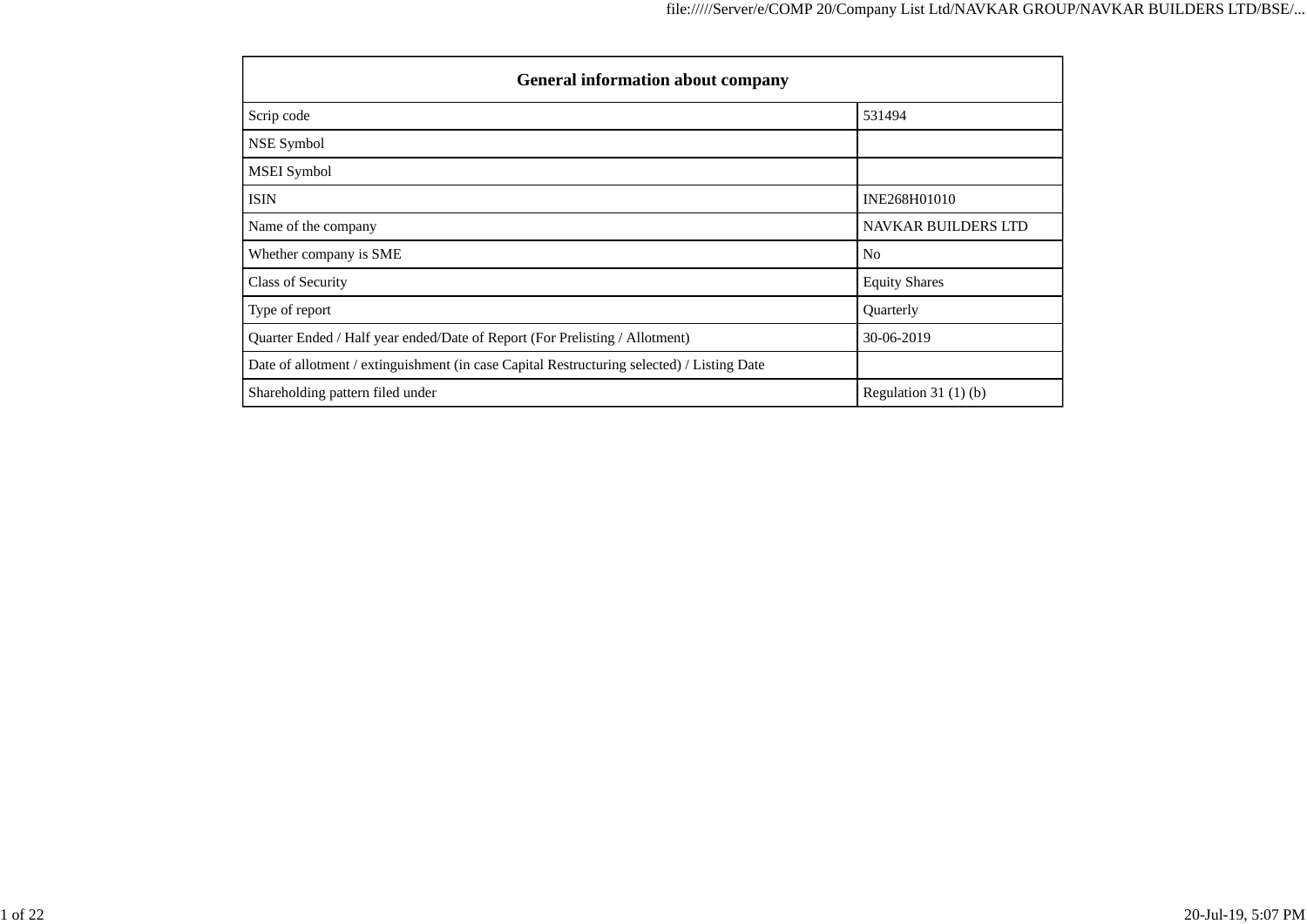|                | <b>Declaration</b>                                                                        |                |                                       |                       |                            |  |  |  |  |
|----------------|-------------------------------------------------------------------------------------------|----------------|---------------------------------------|-----------------------|----------------------------|--|--|--|--|
| Sr.<br>No.     | Particular                                                                                | Yes/No         | Promoter and<br><b>Promoter Group</b> | Public<br>shareholder | Non Promoter-Non<br>Public |  |  |  |  |
| 1              | Whether the Listed Entity has issued any partly paid up<br>shares?                        | No             | N <sub>o</sub>                        | N <sub>o</sub>        | N <sub>0</sub>             |  |  |  |  |
| $\mathbf{2}$   | Whether the Listed Entity has issued any Convertible<br>Securities?                       | N <sub>o</sub> | N <sub>o</sub>                        | No                    | N <sub>0</sub>             |  |  |  |  |
| 3              | Whether the Listed Entity has issued any Warrants?                                        | Yes            | Yes                                   | Yes                   | N <sub>o</sub>             |  |  |  |  |
| $\overline{4}$ | Whether the Listed Entity has any shares against which<br>depository receipts are issued? | No             | N <sub>0</sub>                        | N <sub>o</sub>        | N <sub>0</sub>             |  |  |  |  |
| 5              | Whether the Listed Entity has any shares in locked-in?                                    | Yes            | N <sub>o</sub>                        | Yes                   | N <sub>o</sub>             |  |  |  |  |
| 6              | Whether any shares held by promoters are pledge or<br>otherwise encumbered?               | N <sub>o</sub> | N <sub>o</sub>                        |                       |                            |  |  |  |  |
| $\overline{7}$ | Whether company has equity shares with differential<br>voting rights?                     | N <sub>o</sub> | N <sub>o</sub>                        | N <sub>o</sub>        | N <sub>0</sub>             |  |  |  |  |
| 8              | Whether the listed entity has any significant beneficial<br>owner?                        | Yes            |                                       |                       |                            |  |  |  |  |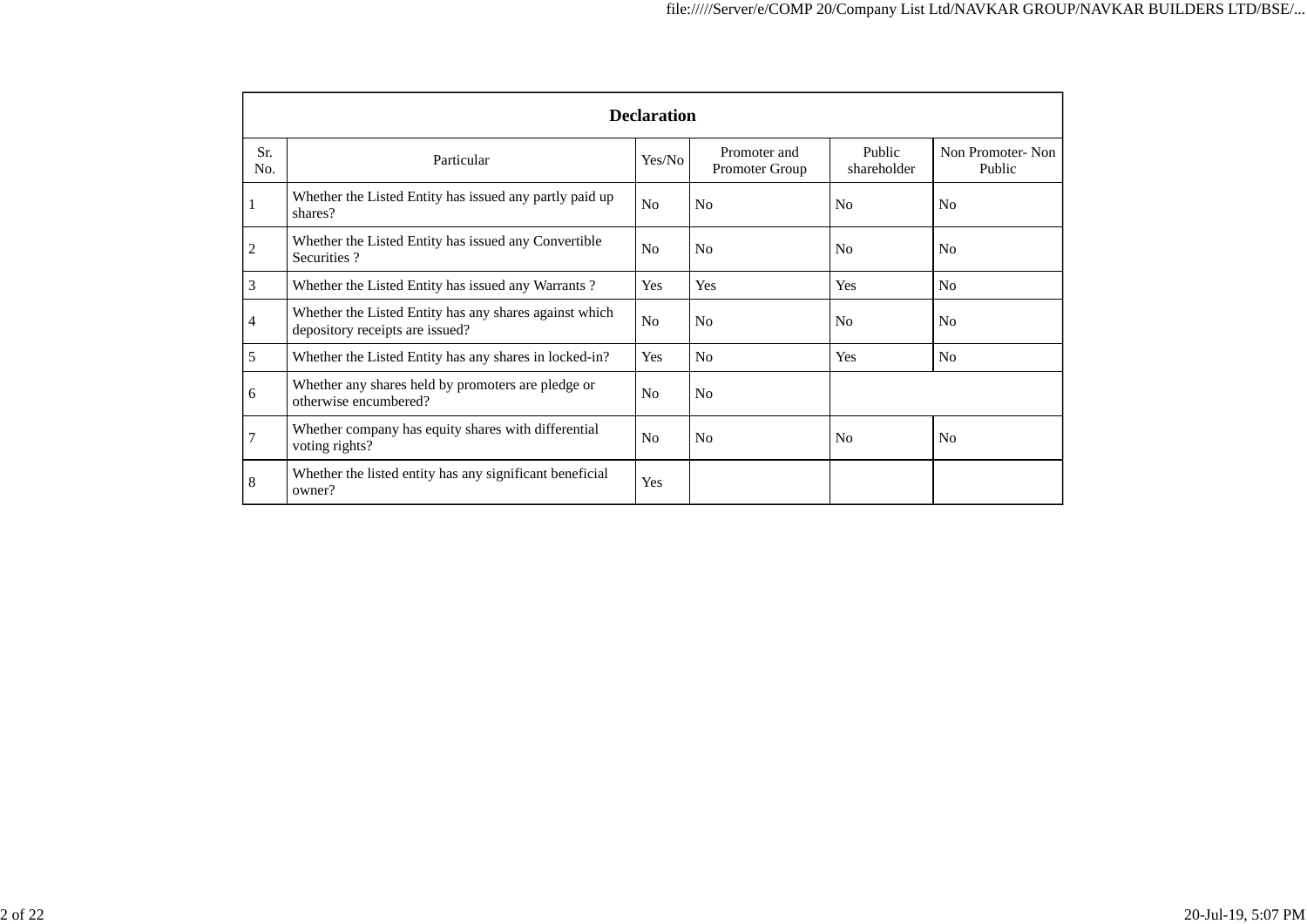|                         | Table I - Summary Statement holding of specified securities |                       |                                   |                           |                          |                           |                                                  |                                                                  |               |          |                     |
|-------------------------|-------------------------------------------------------------|-----------------------|-----------------------------------|---------------------------|--------------------------|---------------------------|--------------------------------------------------|------------------------------------------------------------------|---------------|----------|---------------------|
| Category<br>(I)<br>(II) | Category of                                                 | Nos. Of               | No. of                            | No. Of<br>Partly<br>paid- | No. Of<br>shares         | Total nos.<br>shares held | Shareholding<br>as a % of total<br>no. of shares | Number of Voting Rights held in each<br>class of securities (IX) |               |          |                     |
|                         | shareholder                                                 | shareholders<br>(III) | fully paid<br>up equity<br>shares | up<br>equity              | underlying<br>Depository | $(VII) =$<br>$(IV)+(V)+$  | (calculated as<br>per SCRR,                      | No of Voting (XIV) Rights                                        |               |          | Total as a          |
|                         |                                                             |                       | held (IV)                         | shares<br>held<br>(V)     | Receipts<br>(VI)         | (VI)                      | 1957) (VIII)<br>As a % of<br>$(A+B+C2)$          | Class eg:<br>X                                                   | Class<br>eg:y | Total    | $%$ of<br>$(A+B+C)$ |
| (A)                     | Promoter &<br>Promoter<br>Group                             | $\overline{2}$        | 6970700                           |                           |                          | 6970700                   | 35.06                                            | 6970700                                                          |               | 6970700  | 35.06               |
| (B)                     | Public                                                      | 1766                  | 12913100                          |                           |                          | 12913100                  | 64.94                                            | 12913100                                                         |               | 12913100 | 64.94               |
| (C)                     | Non<br>Promoter-<br>Non Public                              |                       |                                   |                           |                          |                           |                                                  |                                                                  |               |          |                     |
| (C1)                    | <b>Shares</b><br>underlying<br><b>DRs</b>                   |                       |                                   |                           |                          |                           |                                                  |                                                                  |               |          |                     |
| (C2)                    | Shares held<br>by<br>Employee<br><b>Trusts</b>              |                       |                                   |                           |                          |                           |                                                  |                                                                  |               |          |                     |
|                         | Total                                                       | 1768                  | 19883800                          |                           |                          | 19883800                  | 100                                              | 19883800                                                         |               | 19883800 | 100                 |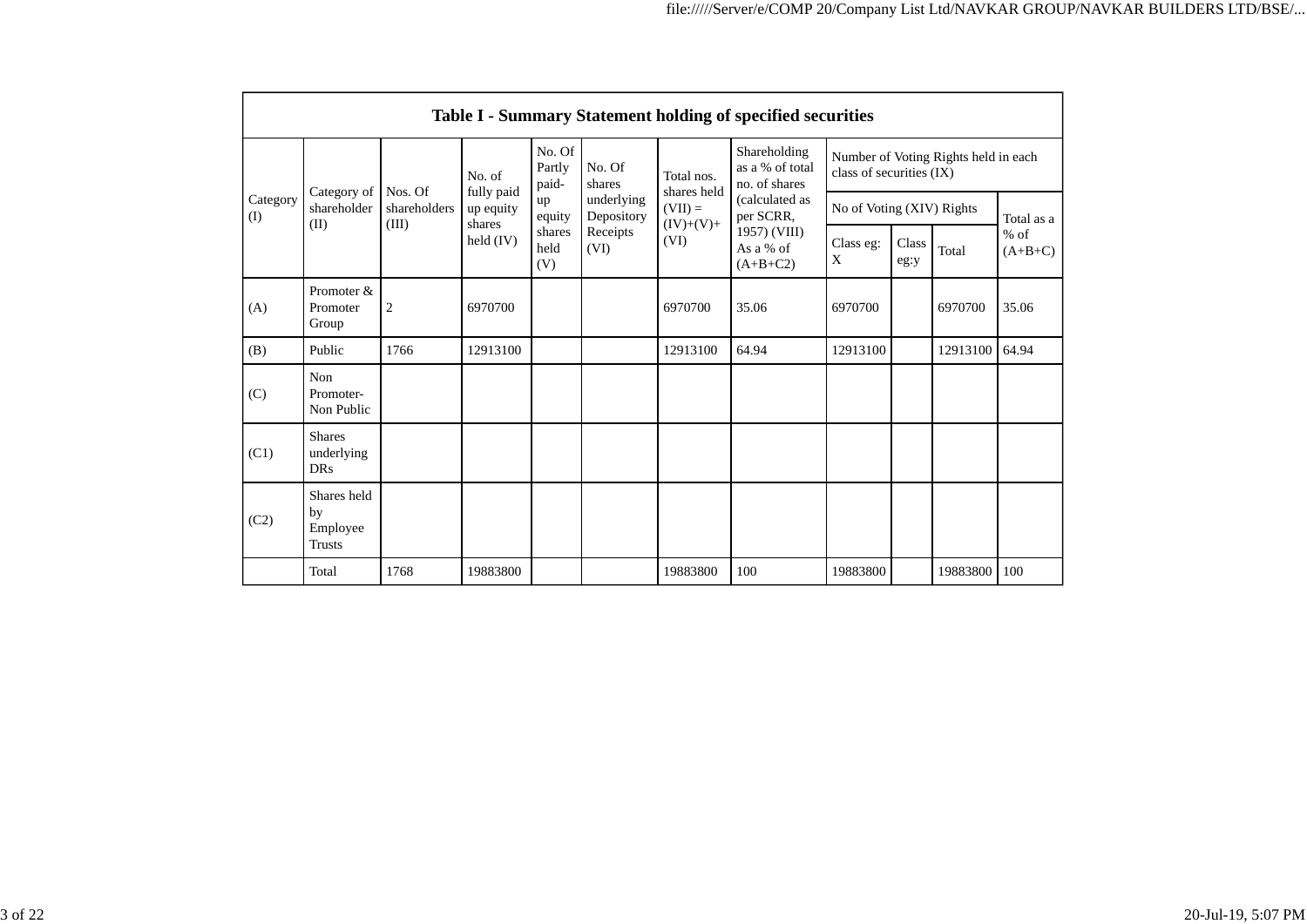|                 | Table I - Summary Statement holding of specified securities |                                                                                          |                                                                             |                                                                                                                         |                                                                                                                                                                                              |                                        |                                                         |                                                                               |                                                    |                                       |
|-----------------|-------------------------------------------------------------|------------------------------------------------------------------------------------------|-----------------------------------------------------------------------------|-------------------------------------------------------------------------------------------------------------------------|----------------------------------------------------------------------------------------------------------------------------------------------------------------------------------------------|----------------------------------------|---------------------------------------------------------|-------------------------------------------------------------------------------|----------------------------------------------------|---------------------------------------|
| Category<br>(1) | Category of<br>shareholder<br>(II)                          | No. Of<br><b>Shares</b><br>Underlying<br>Outstanding<br>convertible<br>securities<br>(X) | No. of<br><b>Shares</b><br>Underlying<br>Outstanding<br>Warrants<br>$(X_i)$ | No. Of<br><b>Shares</b><br>Underlying<br>Outstanding<br>convertible<br>securities and<br>No. Of<br>Warrants (Xi)<br>(a) | Shareholding,<br>as a %<br>assuming full<br>conversion of<br>convertible<br>securities (as a<br>percentage of<br>diluted share<br>capital) (XI)=<br>$(VII)+(X)$ As a<br>$%$ of<br>$(A+B+C2)$ | Number of<br>Locked in shares<br>(XII) |                                                         | Number of<br><b>Shares</b><br>pledged or<br>otherwise<br>encumbered<br>(XIII) |                                                    | Number of<br>equity shares<br>held in |
|                 |                                                             |                                                                                          |                                                                             |                                                                                                                         |                                                                                                                                                                                              | No. $(a)$                              | As a<br>$%$ of<br>total<br><b>Shares</b><br>held<br>(b) | No.<br>(a)                                                                    | As a %<br>of total<br><b>Shares</b><br>held<br>(b) | dematerialized<br>form (XIV)          |
| (A)             | Promoter &<br>Promoter<br>Group                             |                                                                                          | 379500                                                                      | 379500                                                                                                                  | 36.18                                                                                                                                                                                        |                                        |                                                         |                                                                               |                                                    | 6970700                               |
| (B)             | Public                                                      |                                                                                          | 50000                                                                       | 50000                                                                                                                   | 63.82                                                                                                                                                                                        | 2430500                                | 18.82                                                   |                                                                               |                                                    | 12497100                              |
| (C)             | Non<br>Promoter-<br>Non Public                              |                                                                                          |                                                                             |                                                                                                                         |                                                                                                                                                                                              |                                        |                                                         |                                                                               |                                                    |                                       |
| (C1)            | <b>Shares</b><br>underlying<br><b>DRs</b>                   |                                                                                          |                                                                             |                                                                                                                         |                                                                                                                                                                                              |                                        |                                                         |                                                                               |                                                    |                                       |
| (C2)            | Shares held<br>by<br>Employee<br><b>Trusts</b>              |                                                                                          |                                                                             |                                                                                                                         |                                                                                                                                                                                              |                                        |                                                         |                                                                               |                                                    |                                       |
|                 | Total                                                       |                                                                                          | 429500                                                                      | 429500                                                                                                                  | 100                                                                                                                                                                                          | 2430500                                | 12.22                                                   |                                                                               |                                                    | 19467800                              |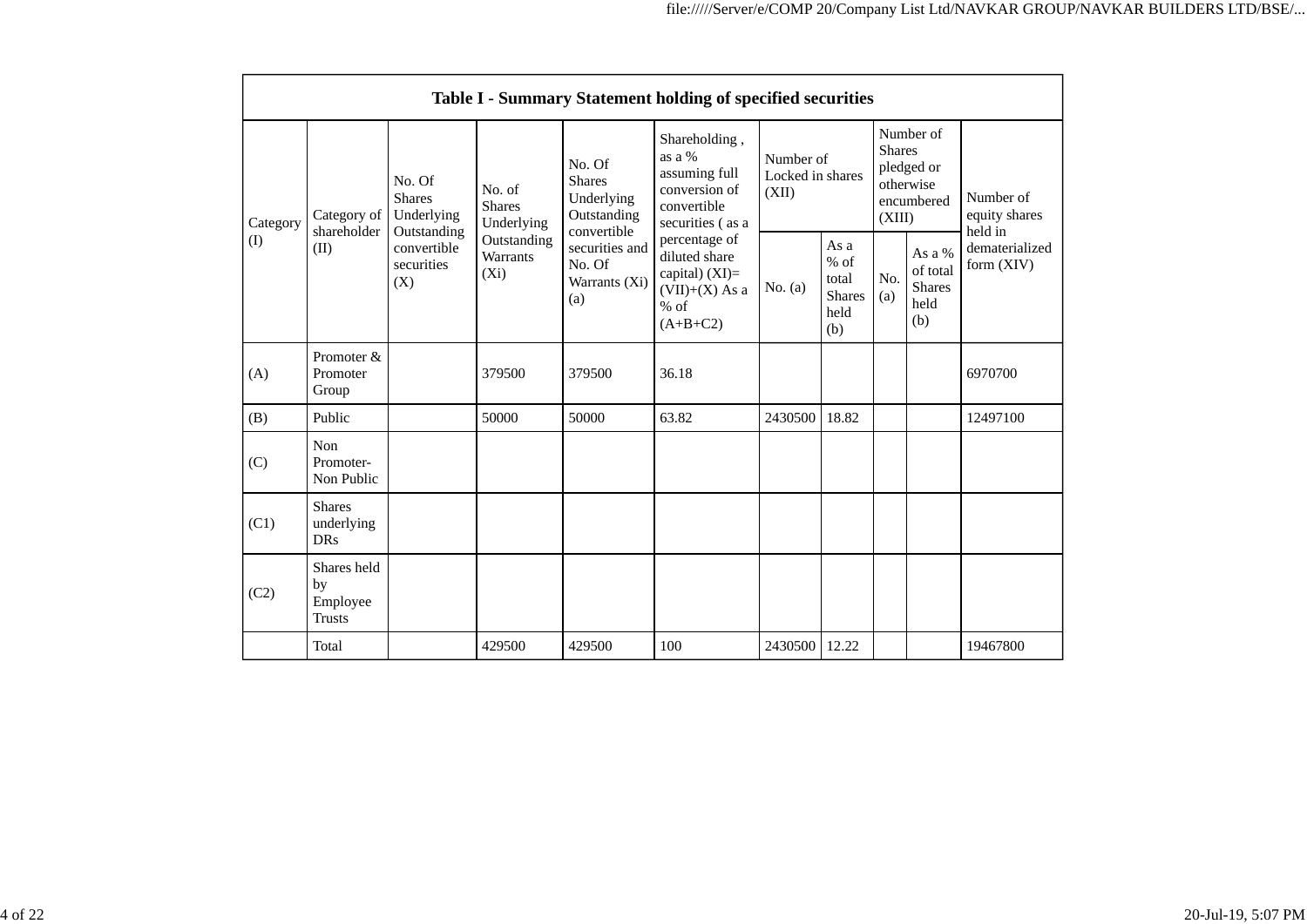|                                                                                               | Table II - Statement showing shareholding pattern of the Promoter and Promoter Group                    |                                                                                      |                                   |                            |                          |                                                                  |                                                                                                                                  |                           |               |                                      |                                 |
|-----------------------------------------------------------------------------------------------|---------------------------------------------------------------------------------------------------------|--------------------------------------------------------------------------------------|-----------------------------------|----------------------------|--------------------------|------------------------------------------------------------------|----------------------------------------------------------------------------------------------------------------------------------|---------------------------|---------------|--------------------------------------|---------------------------------|
|                                                                                               |                                                                                                         |                                                                                      | No. of                            | No.<br><b>Of</b><br>Partly | No. Of<br>shares         | Total nos.<br>shares<br>held (VII)<br>$=$<br>$(IV)+(V)+$<br>(VI) | Shareholding<br>as a % of<br>total no. of<br>shares<br>(calculated<br>as per<br>SCRR,<br>1957) (VIII)<br>As a % of<br>$(A+B+C2)$ | class of securities (IX)  |               | Number of Voting Rights held in each |                                 |
| Sr.                                                                                           | Category &<br>Name of the<br>Shareholders (I)                                                           | Nos. Of<br>shareholders<br>(III)                                                     | fully paid<br>up equity<br>shares | paid-<br>up<br>equity      | underlying<br>Depository |                                                                  |                                                                                                                                  | No of Voting (XIV) Rights |               |                                      | Total<br>as a %                 |
|                                                                                               |                                                                                                         |                                                                                      | held (IV)                         | shares<br>held<br>(V)      | Receipts<br>(VI)         |                                                                  |                                                                                                                                  | Class eg:<br>$\mathbf X$  | Class<br>eg:y | Total                                | of<br>Total<br>Voting<br>rights |
| A                                                                                             |                                                                                                         | Table II - Statement showing shareholding pattern of the Promoter and Promoter Group |                                   |                            |                          |                                                                  |                                                                                                                                  |                           |               |                                      |                                 |
| (1)                                                                                           | Indian                                                                                                  |                                                                                      |                                   |                            |                          |                                                                  |                                                                                                                                  |                           |               |                                      |                                 |
| (a)                                                                                           | Individuals/Hindu<br>undivided Family                                                                   | 1                                                                                    | 1161250                           |                            |                          | 1161250                                                          | 5.84                                                                                                                             | 1161250                   |               | 1161250                              | 5.84                            |
| (d)                                                                                           | Any Other<br>(specify)                                                                                  | 1                                                                                    | 5809450                           |                            |                          | 5809450                                                          | 29.22                                                                                                                            | 5809450                   |               | 5809450                              | 29.22                           |
| Sub-Total<br>(A)(1)                                                                           |                                                                                                         | $\overline{2}$                                                                       | 6970700                           |                            |                          | 6970700                                                          | 35.06                                                                                                                            | 6970700                   |               | 6970700                              | 35.06                           |
| (2)                                                                                           | Foreign                                                                                                 |                                                                                      |                                   |                            |                          |                                                                  |                                                                                                                                  |                           |               |                                      |                                 |
| Total<br>Shareholding<br>of Promoter<br>and<br>Promoter<br>Group<br>$(A)=(A)$<br>$(1)+(A)(2)$ |                                                                                                         | $\overline{2}$                                                                       | 6970700                           |                            |                          | 6970700                                                          | 35.06                                                                                                                            | 6970700                   |               | 6970700                              | 35.06                           |
| $\, {\bf B}$                                                                                  | Table III - Statement showing shareholding pattern of the Public shareholder                            |                                                                                      |                                   |                            |                          |                                                                  |                                                                                                                                  |                           |               |                                      |                                 |
| (1)                                                                                           | Institutions                                                                                            |                                                                                      |                                   |                            |                          |                                                                  |                                                                                                                                  |                           |               |                                      |                                 |
| (3)                                                                                           | Non-institutions                                                                                        |                                                                                      |                                   |                            |                          |                                                                  |                                                                                                                                  |                           |               |                                      |                                 |
| (a(i))                                                                                        | Individuals -<br>i.Individual<br>shareholders<br>holding nominal<br>share capital up<br>to Rs. 2 lakhs. | 1650                                                                                 | 1438435                           |                            |                          | 1438435                                                          | 7.23                                                                                                                             | 1438435                   |               | 1438435                              | 7.23                            |

- r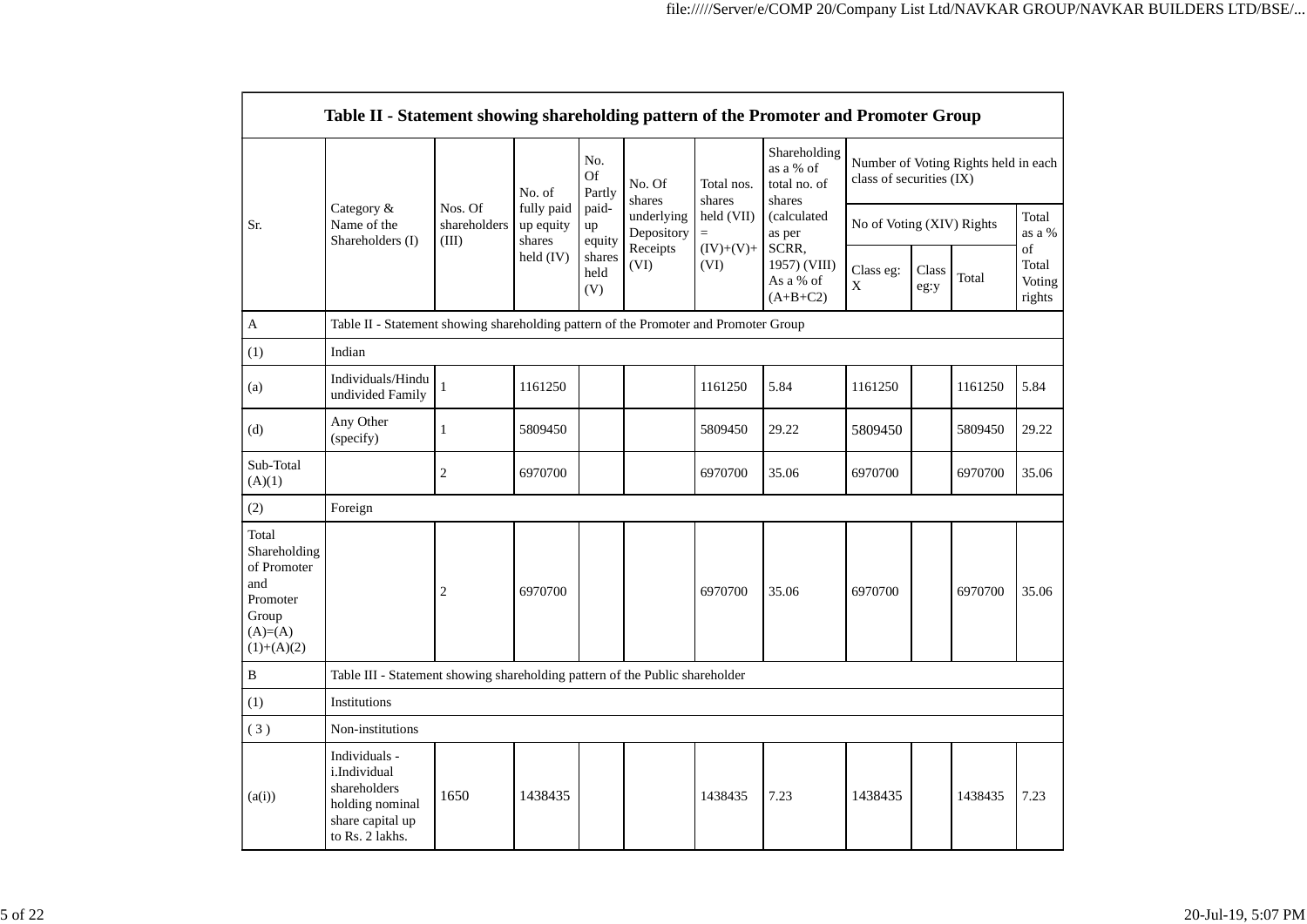| (a(ii))                                                                      | Individuals - ii.<br>Individual<br>shareholders<br>holding nominal<br>share capital in<br>excess of Rs. 2<br>lakhs. | 43   | 5858329  |  | 5858329  | 29.46 | 5858329  | 5858329  | 29.46 |
|------------------------------------------------------------------------------|---------------------------------------------------------------------------------------------------------------------|------|----------|--|----------|-------|----------|----------|-------|
| (e)                                                                          | Any Other<br>(specify)                                                                                              | 73   | 5616336  |  | 5616336  | 28.25 | 5616336  | 5616336  | 28.25 |
| Sub-Total<br>(B)(3)                                                          |                                                                                                                     | 1766 | 12913100 |  | 12913100 | 64.94 | 12913100 | 12913100 | 64.94 |
| <b>Total Public</b><br>Shareholding<br>$(B)=B)$<br>$(1)+(B)$<br>$(2)+(B)(3)$ |                                                                                                                     | 1766 | 12913100 |  | 12913100 | 64.94 | 12913100 | 12913100 | 64.94 |
| $\mathsf{C}$                                                                 | Table IV - Statement showing shareholding pattern of the Non Promoter- Non Public shareholder                       |      |          |  |          |       |          |          |       |
| Total (<br>$A+B+C2$ )                                                        |                                                                                                                     | 1768 | 19883800 |  | 19883800 | 100   | 19883800 | 19883800 | 100   |
| Total<br>$(A+B+C)$                                                           |                                                                                                                     | 1768 | 19883800 |  | 19883800 | 100   | 19883800 | 19883800 | 100   |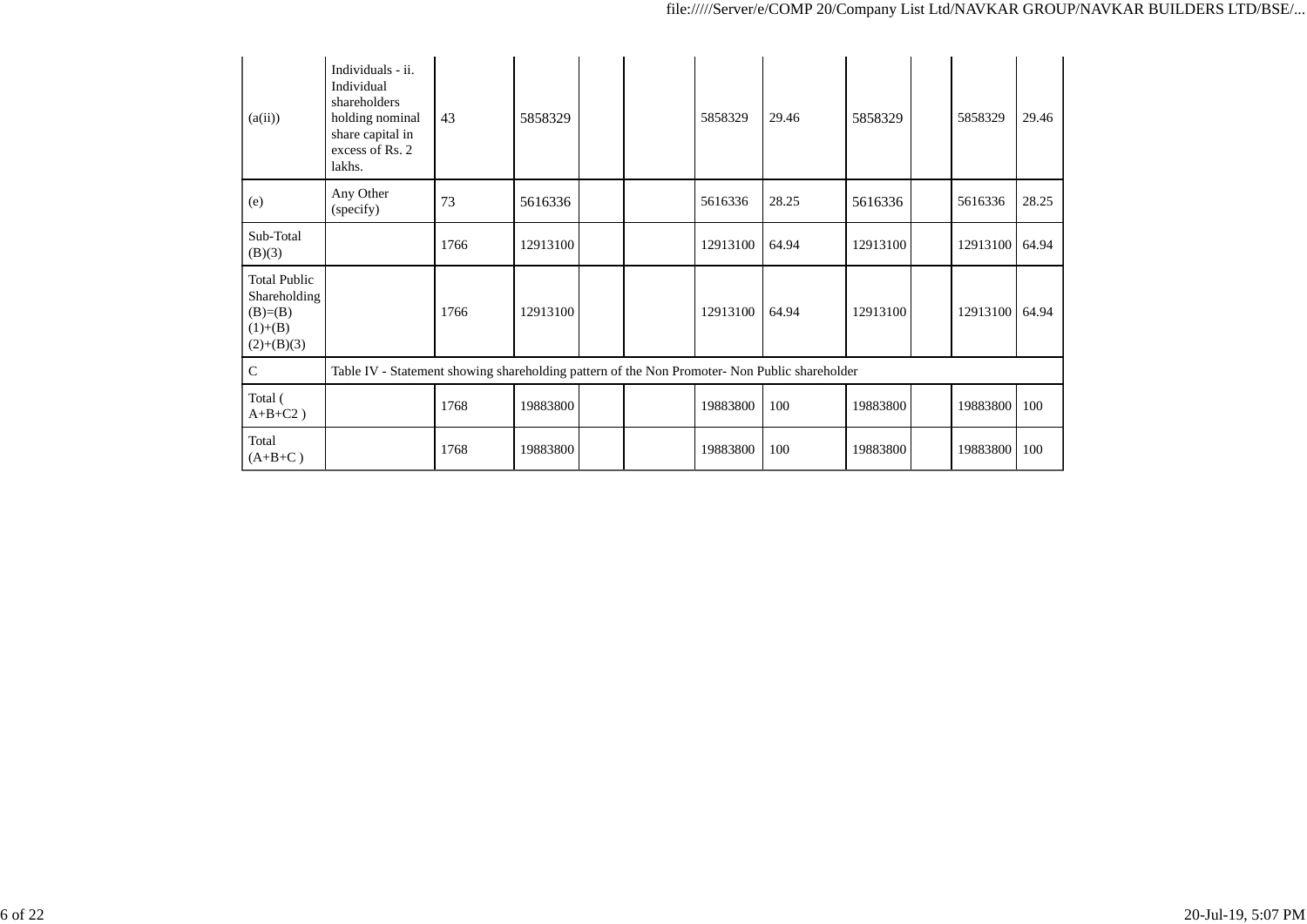|                                                                                        |                                                                                      |                              |                                                                                                               | Table II - Statement showing shareholding pattern of the Promoter and Promoter Group                                                                                                   |                |                                                       |            |                                                                               |                                       |
|----------------------------------------------------------------------------------------|--------------------------------------------------------------------------------------|------------------------------|---------------------------------------------------------------------------------------------------------------|----------------------------------------------------------------------------------------------------------------------------------------------------------------------------------------|----------------|-------------------------------------------------------|------------|-------------------------------------------------------------------------------|---------------------------------------|
| Sr.                                                                                    | No. Of Shares<br>Underlying<br>Outstanding<br>convertible<br>securities $(X)$        | No. of Shares<br>Underlying  | No. Of Shares<br>Underlying<br>Outstanding<br>convertible<br>securities and<br>No. Of<br>Warrants (Xi)<br>(a) | Shareholding, as<br>a % assuming full<br>conversion of<br>convertible<br>securities (as a<br>percentage of<br>diluted share<br>capital) $(XI)=$<br>$(VII)+(X)$ As a %<br>of $(A+B+C2)$ | (XII)          | Number of<br>Locked in shares                         |            | Number of<br><b>Shares</b><br>pledged or<br>otherwise<br>encumbered<br>(XIII) | Number of<br>equity shares<br>held in |
|                                                                                        |                                                                                      | Outstanding<br>Warrants (Xi) |                                                                                                               |                                                                                                                                                                                        | No. $(a)$      | As a $\%$<br>of total<br><b>Shares</b><br>held<br>(b) | No.<br>(a) | As a %<br>of total<br><b>Shares</b><br>held(b)                                | dematerialized<br>form (XIV)          |
| $\mathbf A$                                                                            | Table II - Statement showing shareholding pattern of the Promoter and Promoter Group |                              |                                                                                                               |                                                                                                                                                                                        |                |                                                       |            |                                                                               |                                       |
| (1)                                                                                    | Indian                                                                               |                              |                                                                                                               |                                                                                                                                                                                        |                |                                                       |            |                                                                               |                                       |
| (a)                                                                                    |                                                                                      | $\mathbf{0}$                 | $\overline{0}$                                                                                                | 5.72                                                                                                                                                                                   |                |                                                       |            |                                                                               | 1161250                               |
| (d)                                                                                    |                                                                                      | 379500                       | 379500                                                                                                        | 30.47                                                                                                                                                                                  |                |                                                       |            |                                                                               | 5809450                               |
| Sub-Total<br>(A)(1)                                                                    |                                                                                      | 379500                       | 379500                                                                                                        | 36.18                                                                                                                                                                                  |                |                                                       |            |                                                                               | 6970700                               |
| (2)                                                                                    | Foreign                                                                              |                              |                                                                                                               |                                                                                                                                                                                        |                |                                                       |            |                                                                               |                                       |
| Total<br>Shareholding<br>of Promoter<br>and Promoter<br>Group $(A)=A)$<br>$(1)+(A)(2)$ |                                                                                      | 379500                       | 379500                                                                                                        | 36.18                                                                                                                                                                                  |                |                                                       |            |                                                                               | 6970700                               |
| $\, {\bf B}$                                                                           |                                                                                      |                              |                                                                                                               | Table III - Statement showing shareholding pattern of the Public shareholder                                                                                                           |                |                                                       |            |                                                                               |                                       |
| (1)                                                                                    | Institutions                                                                         |                              |                                                                                                               |                                                                                                                                                                                        |                |                                                       |            |                                                                               |                                       |
| (3)                                                                                    | Non-institutions                                                                     |                              |                                                                                                               |                                                                                                                                                                                        |                |                                                       |            |                                                                               |                                       |
| (a(i))                                                                                 |                                                                                      | $\overline{0}$               | $\overline{0}$                                                                                                | 7.08                                                                                                                                                                                   | $\mathbf{0}$   | $\overline{0}$                                        |            |                                                                               | 1196835                               |
| (a(ii))                                                                                |                                                                                      | 50000                        | 50000                                                                                                         | 29.09                                                                                                                                                                                  | 2430500        | 41.49                                                 |            |                                                                               | 5684929                               |
| (e)                                                                                    |                                                                                      | $\overline{0}$               | $\overline{0}$                                                                                                | 27.65                                                                                                                                                                                  | $\overline{0}$ | $\overline{0}$                                        |            |                                                                               | 5615336                               |
| Sub-Total<br>(B)(3)                                                                    |                                                                                      | 50000                        | 50000                                                                                                         | 63.82                                                                                                                                                                                  | 2430500        | 18.82                                                 |            |                                                                               | 12497100                              |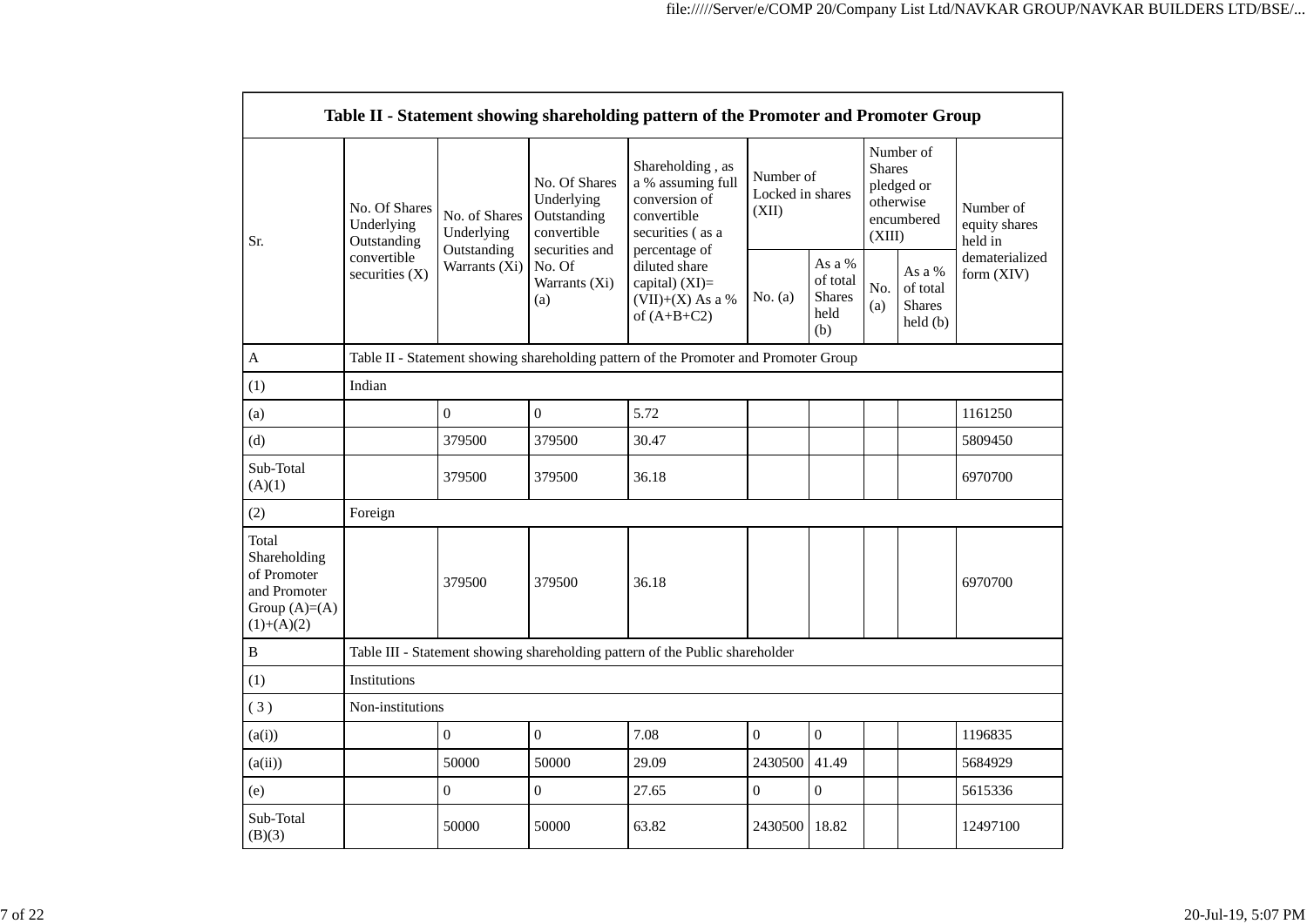| <b>Total Public</b><br>Shareholding<br>$(B)=B)$<br>$(1)+(B)$<br>$(2)+(B)(3)$ | 50000                                                                                         | 50000  | 63.82 | 2430500 18.82 |       |  |  | 12497100 |  |
|------------------------------------------------------------------------------|-----------------------------------------------------------------------------------------------|--------|-------|---------------|-------|--|--|----------|--|
| C                                                                            | Table IV - Statement showing shareholding pattern of the Non Promoter- Non Public shareholder |        |       |               |       |  |  |          |  |
| Total (<br>$A+B+C2$ )                                                        | 429500                                                                                        | 429500 | 100   | 2430500 12.22 |       |  |  | 19467800 |  |
| Total $(A+B+C)$                                                              | 429500                                                                                        | 429500 | 100   | 2430500       | 12.22 |  |  | 19467800 |  |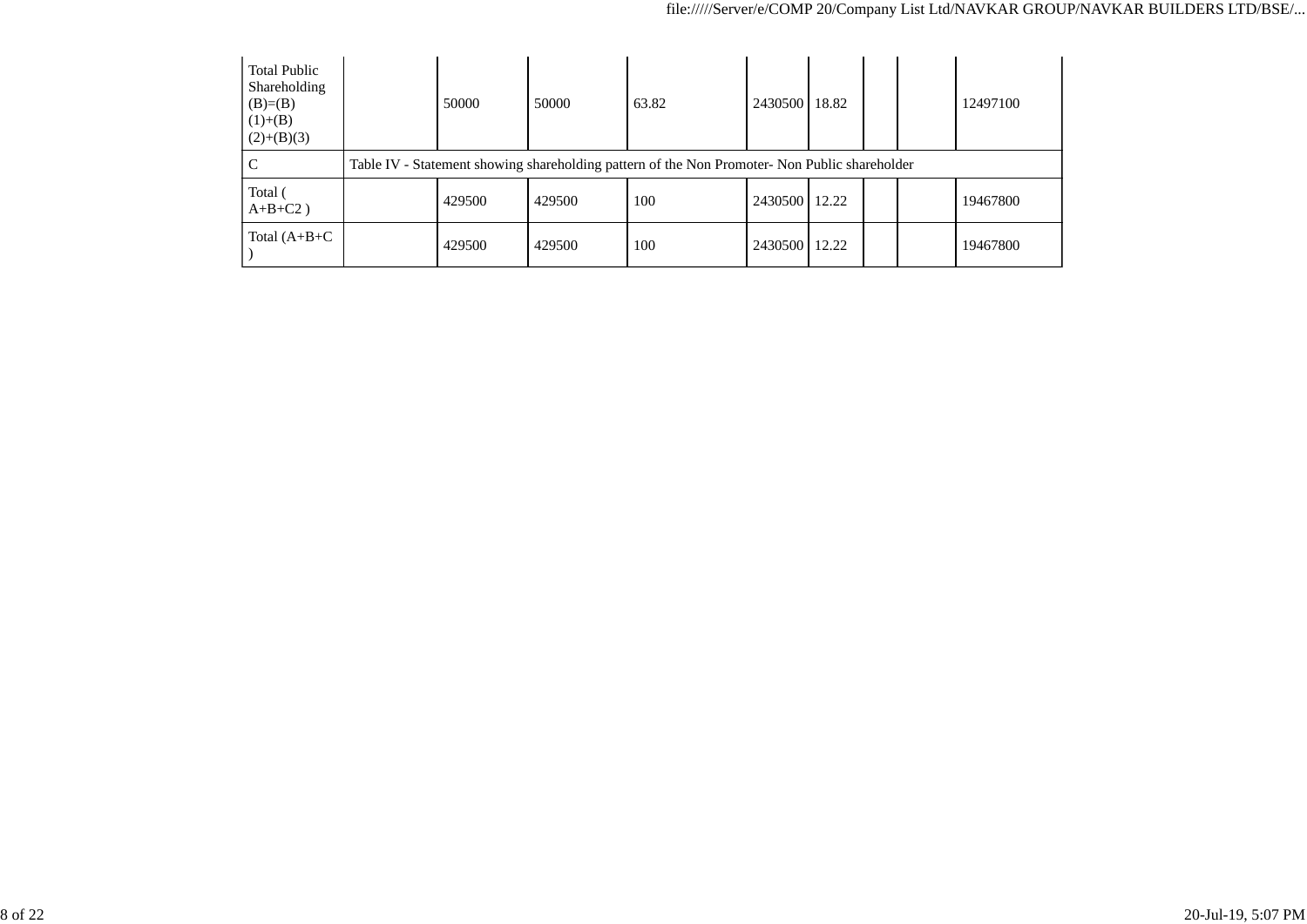| <b>Individuals/Hindu undivided Family</b>                                                                            |                                                               |                       |  |  |  |  |  |
|----------------------------------------------------------------------------------------------------------------------|---------------------------------------------------------------|-----------------------|--|--|--|--|--|
| Searial No.                                                                                                          | $\mathbf{1}$                                                  |                       |  |  |  |  |  |
| Name of the<br>Shareholders (I)                                                                                      | DAKSHESH RAMESHCHANDRA SHAH                                   | Click here to go back |  |  |  |  |  |
| PAN (II)                                                                                                             | ACEPS7056G                                                    | Total                 |  |  |  |  |  |
| No. of fully paid<br>up equity shares<br>held (IV)                                                                   | 1161250                                                       | 1161250               |  |  |  |  |  |
| No. Of Partly paid-<br>up equity shares<br>held(V)                                                                   |                                                               |                       |  |  |  |  |  |
| No. Of shares<br>underlying<br>Depository<br>Receipts (VI)                                                           |                                                               |                       |  |  |  |  |  |
| Total nos. shares<br>held $(VII) =$<br>$(IV)+(V)+(VI)$                                                               | 1161250                                                       | 1161250               |  |  |  |  |  |
| Shareholding as a<br>% of total no. of<br>shares (calculated<br>as per SCRR,<br>1957) (VIII) As a<br>% of $(A+B+C2)$ | 5.84                                                          | 5.84                  |  |  |  |  |  |
|                                                                                                                      | Number of Voting Rights held in each class of securities (IX) |                       |  |  |  |  |  |
| Class eg:X                                                                                                           | 1161250                                                       | 1161250               |  |  |  |  |  |
| Class eg:y                                                                                                           |                                                               |                       |  |  |  |  |  |
| Total                                                                                                                | 1161250                                                       | 1161250               |  |  |  |  |  |
| Total as a % of<br>Total Voting rights                                                                               | 5.84                                                          | 5.84                  |  |  |  |  |  |
| No. Of Shares<br>Underlying<br>Outstanding<br>convertible<br>securities (X)                                          |                                                               |                       |  |  |  |  |  |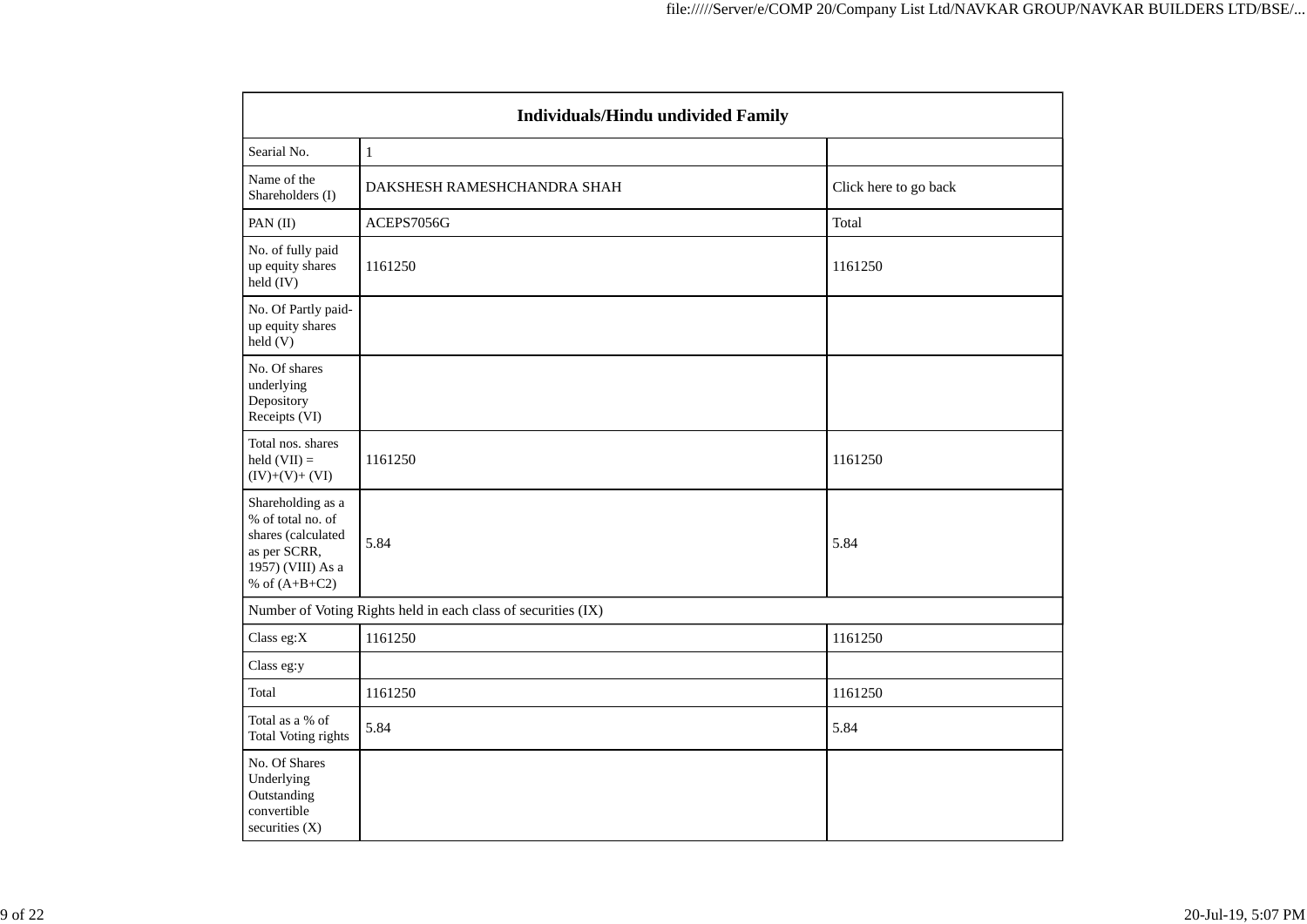| No. of Shares<br>Underlying<br>Outstanding<br>Warrants (Xi)                                                                                                                              | $\boldsymbol{0}$                                        | $\boldsymbol{0}$ |
|------------------------------------------------------------------------------------------------------------------------------------------------------------------------------------------|---------------------------------------------------------|------------------|
| No. Of Shares<br>Underlying<br>Outstanding<br>convertible<br>securities and No.<br>Of Warrants (Xi)<br>(a)                                                                               | $\boldsymbol{0}$                                        | $\boldsymbol{0}$ |
| Shareholding, as a<br>% assuming full<br>conversion of<br>convertible<br>securities (as a<br>percentage of<br>diluted share<br>capital) (XI)=<br>$(VII)+(Xi)(a)$ As a<br>% of $(A+B+C2)$ | 5.72                                                    | 5.72             |
| Number of Locked in shares (XII)                                                                                                                                                         |                                                         |                  |
| No. $(a)$                                                                                                                                                                                |                                                         |                  |
| As a % of total<br>Shares held (b)                                                                                                                                                       |                                                         |                  |
|                                                                                                                                                                                          | Number of Shares pledged or otherwise encumbered (XIII) |                  |
| No. $(a)$                                                                                                                                                                                |                                                         |                  |
| As a % of total<br>Shares held (b)                                                                                                                                                       |                                                         |                  |
| Number of equity<br>shares held in<br>dematerialized<br>form (XIV)                                                                                                                       | 1161250                                                 | 1161250          |
| Reason for not providing PAN                                                                                                                                                             |                                                         |                  |
| Reason for not<br>providing PAN                                                                                                                                                          |                                                         |                  |
| Shareholder type                                                                                                                                                                         |                                                         |                  |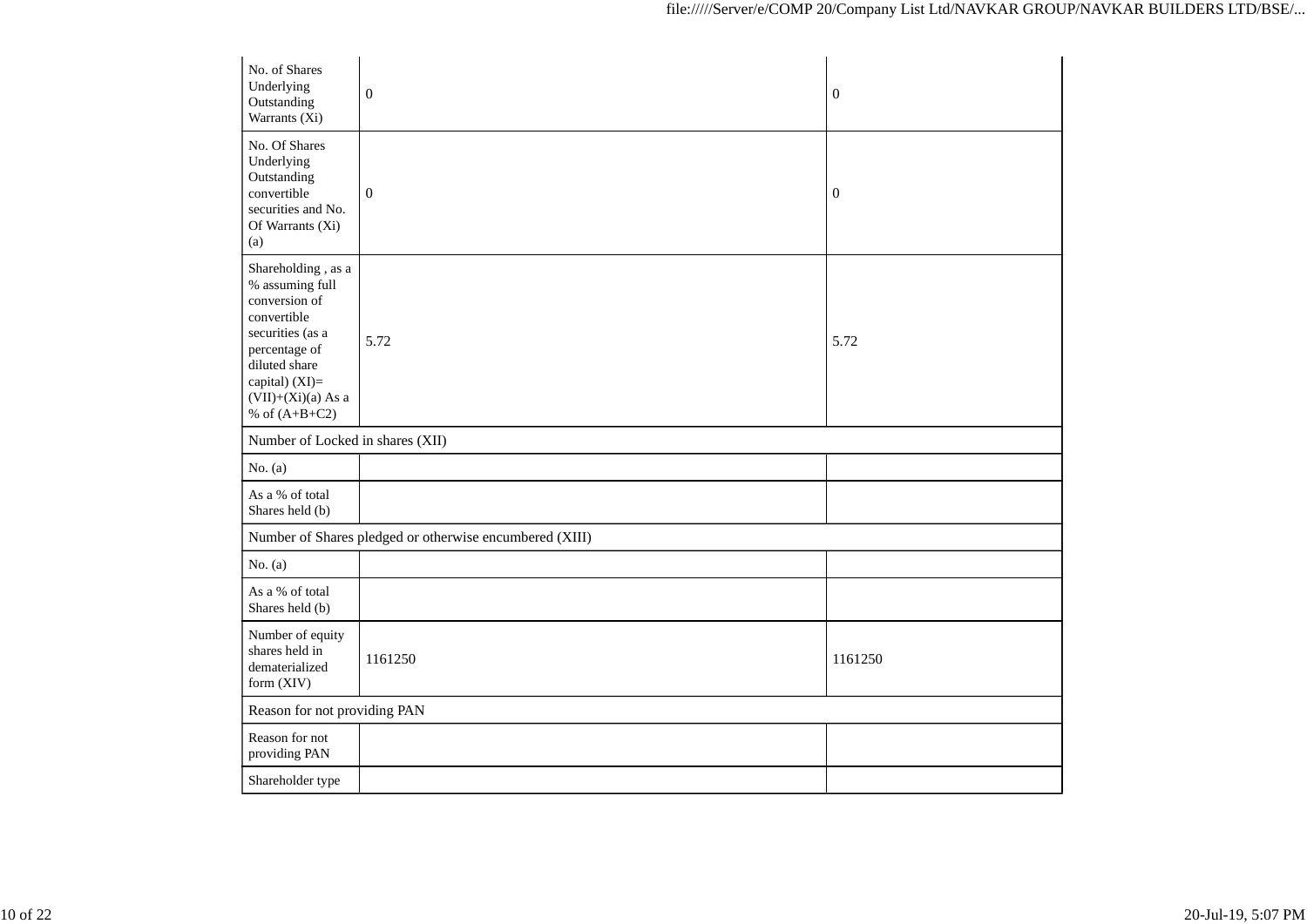| Any Other (specify)                                                                                                  |                                                               |                       |  |  |  |  |  |
|----------------------------------------------------------------------------------------------------------------------|---------------------------------------------------------------|-----------------------|--|--|--|--|--|
| Searial No.                                                                                                          | $1\,$                                                         |                       |  |  |  |  |  |
| Category                                                                                                             | <b>Bodies Corporate</b>                                       | Click here to go back |  |  |  |  |  |
| Name of the<br>Shareholders (I)                                                                                      | NAVKAR FISCAL SERVICES PVT LTD.                               |                       |  |  |  |  |  |
| PAN (II)                                                                                                             | AAACN7212Q                                                    | Total                 |  |  |  |  |  |
| No. of the<br>Shareholders (I)                                                                                       | 1                                                             | $\mathbf{1}$          |  |  |  |  |  |
| No. of fully paid<br>up equity shares<br>held (IV)                                                                   | 5809450                                                       | 5809450               |  |  |  |  |  |
| No. Of Partly paid-<br>up equity shares<br>held(V)                                                                   |                                                               |                       |  |  |  |  |  |
| No. Of shares<br>underlying<br>Depository<br>Receipts (VI)                                                           |                                                               |                       |  |  |  |  |  |
| Total nos. shares<br>held $(VII)$ =<br>$(IV)+(V)+(VI)$                                                               | 5809450                                                       | 5809450               |  |  |  |  |  |
| Shareholding as a<br>% of total no. of<br>shares (calculated<br>as per SCRR,<br>1957) (VIII) As a<br>% of $(A+B+C2)$ | 29.22                                                         | 29.22                 |  |  |  |  |  |
|                                                                                                                      | Number of Voting Rights held in each class of securities (IX) |                       |  |  |  |  |  |
| Class eg: X                                                                                                          | 5809450                                                       | 5809450               |  |  |  |  |  |
| Class eg:y                                                                                                           |                                                               |                       |  |  |  |  |  |
| Total                                                                                                                | 5809450                                                       | 5809450               |  |  |  |  |  |
| Total as a % of<br>Total Voting rights                                                                               | 29.22                                                         | 29.22                 |  |  |  |  |  |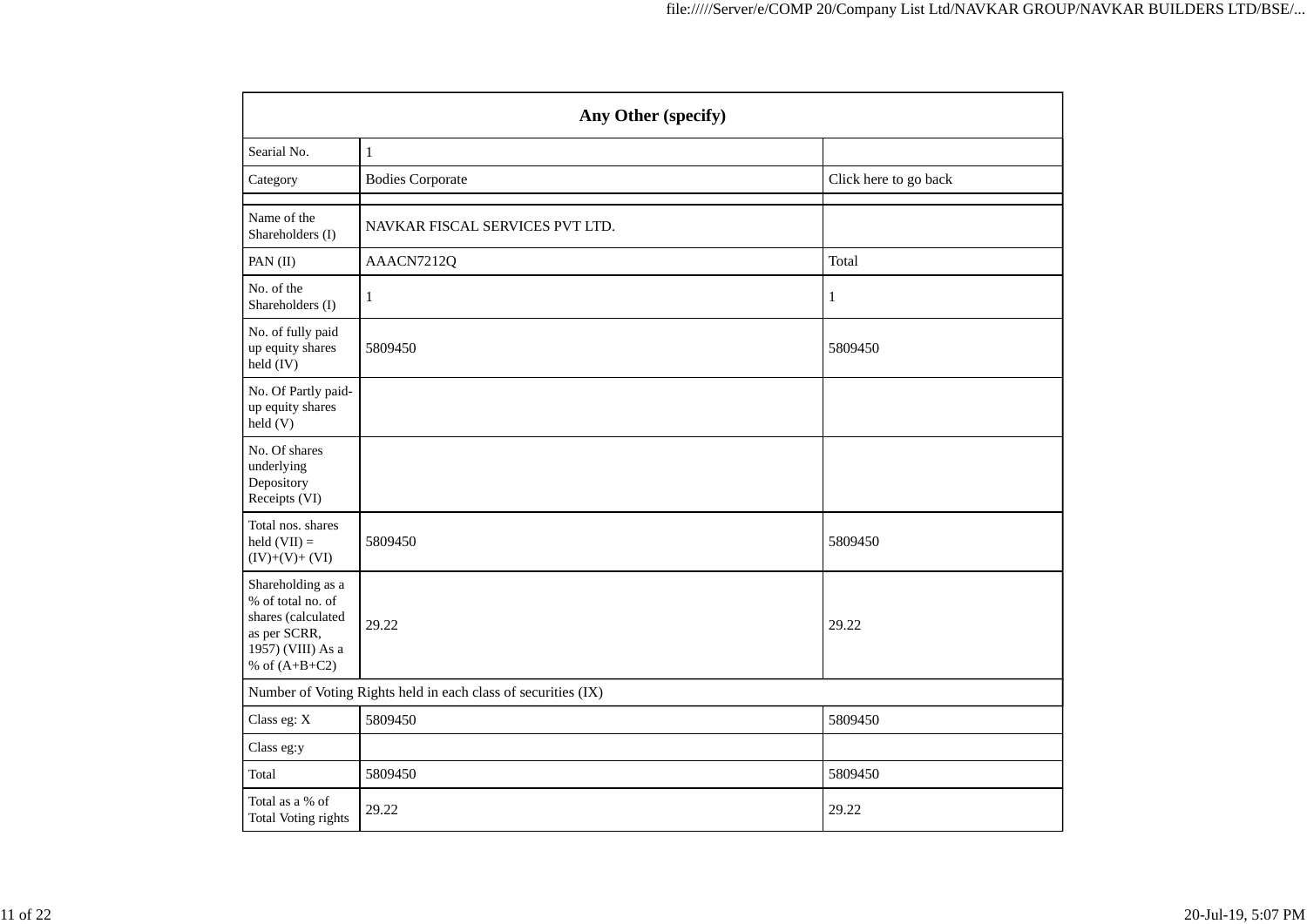| No. Of Shares<br>Underlying<br>Outstanding<br>convertible<br>securities $(X)$                                                                                                          |                                                         |         |
|----------------------------------------------------------------------------------------------------------------------------------------------------------------------------------------|---------------------------------------------------------|---------|
| No. of Shares<br>Underlying<br>Outstanding<br>Warrants (Xi)                                                                                                                            | 379500                                                  | 379500  |
| No. Of Shares<br>Underlying<br>Outstanding<br>convertible<br>securities and No.<br>Of Warrants (Xi)<br>(a)                                                                             | 379500                                                  | 379500  |
| Shareholding, as a<br>% assuming full<br>conversion of<br>convertible<br>securities (as a<br>percentage of<br>diluted share<br>capital) $(XI)=$<br>$(VII)+(X)$ As a %<br>of $(A+B+C2)$ | 30.47                                                   | 30.47   |
| Number of Locked in shares (XII)                                                                                                                                                       |                                                         |         |
| No. $(a)$                                                                                                                                                                              |                                                         |         |
| As a % of total<br>Shares held (b)                                                                                                                                                     |                                                         |         |
|                                                                                                                                                                                        | Number of Shares pledged or otherwise encumbered (XIII) |         |
| No. $(a)$                                                                                                                                                                              |                                                         |         |
| As a % of total<br>Shares held (b)                                                                                                                                                     |                                                         |         |
| Number of equity<br>shares held in<br>dematerialized<br>form (XIV)                                                                                                                     | 5809450                                                 | 5809450 |
| Reason for not providing PAN                                                                                                                                                           |                                                         |         |
| Reason for not<br>providing PAN                                                                                                                                                        |                                                         |         |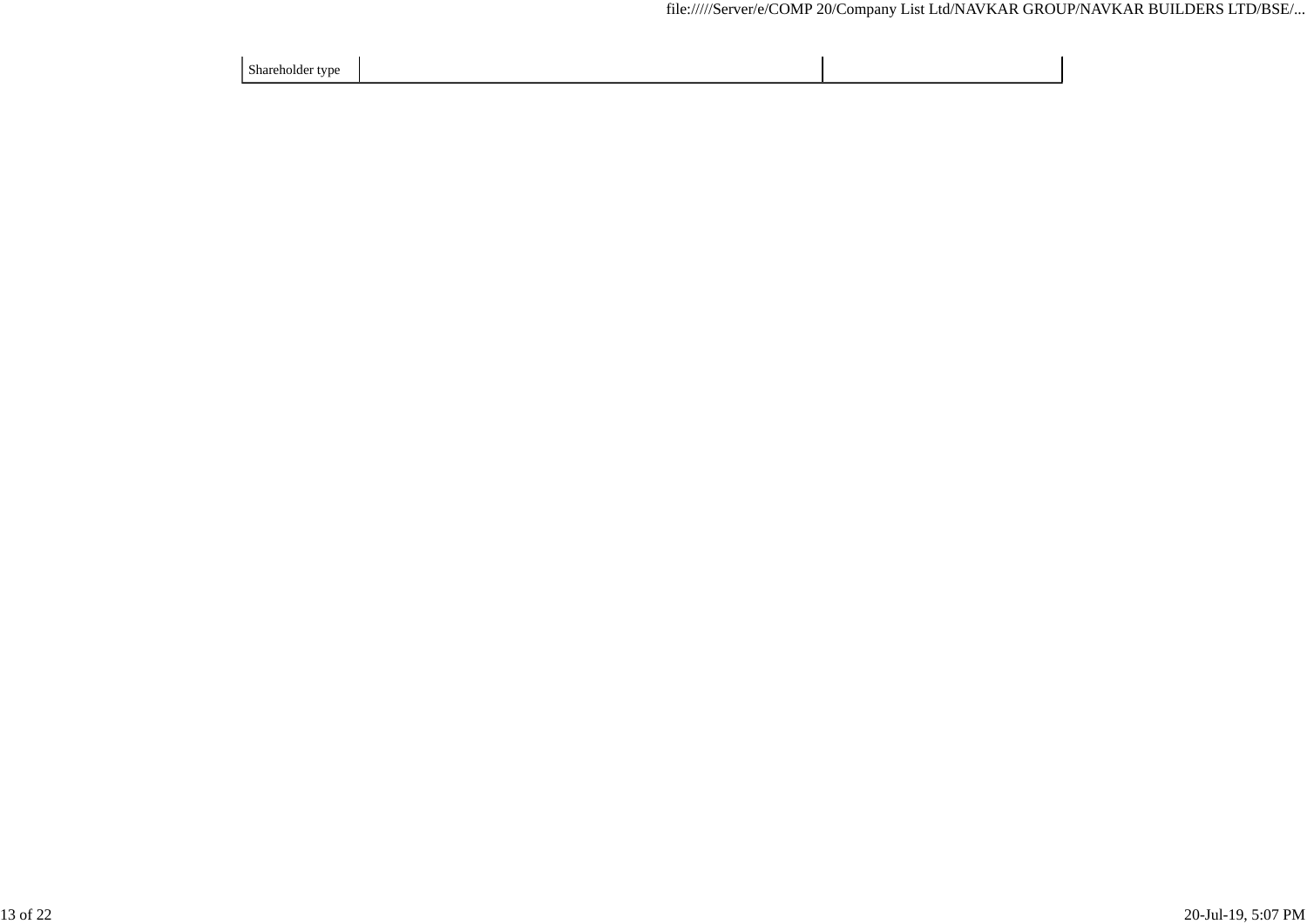| Individuals - ii. Individual shareholders holding nominal share capital in excess of Rs. 2 lakhs.                    |              |                                   |                             |                                                                                                   |            |                                                |                                                        |  |  |  |
|----------------------------------------------------------------------------------------------------------------------|--------------|-----------------------------------|-----------------------------|---------------------------------------------------------------------------------------------------|------------|------------------------------------------------|--------------------------------------------------------|--|--|--|
| Searial No.                                                                                                          | $\mathbf{1}$ | $\overline{2}$                    | 3                           | $\overline{4}$                                                                                    | 5          | $6\,$                                          | $\overline{7}$                                         |  |  |  |
| <b>YOGESH</b><br>Name of the<br><b>BIHARILAL</b><br>Shareholders (I)<br><b>PARIKH</b>                                |              | <b>KETAN J.</b><br><b>RUKHANA</b> | HARSHA K.<br><b>RUKHANA</b> | <b>VINI</b><br><b>SHIVANI</b><br><b>KETAN</b><br><b>HARSH</b><br><b>RUKHANA</b><br><b>RUKHANA</b> |            | <b>HARSH</b><br><b>KETAN</b><br><b>RUKHANA</b> | <b>RENUBALA</b><br><b>ASHOKKUMAR</b><br><b>MIGLANI</b> |  |  |  |
| PAN (II)                                                                                                             | AQPPP7044L   | AAAPR7140N                        | AAAPR8925M                  | AGZPR9429D                                                                                        | AJBPR8474R | AADPR5894C                                     | ABOPM4380J                                             |  |  |  |
| No. of fully paid<br>up equity shares<br>held (IV)                                                                   | 925000       | 384000                            | 384000                      | 384000                                                                                            | 384000     | 384000                                         | 325000                                                 |  |  |  |
| No. Of Partly paid-<br>up equity shares<br>held (V)                                                                  |              |                                   |                             |                                                                                                   |            |                                                |                                                        |  |  |  |
| No. Of shares<br>underlying<br>Depository<br>Receipts (VI)                                                           |              |                                   |                             |                                                                                                   |            |                                                |                                                        |  |  |  |
| Total nos. shares<br>held $(VII) =$<br>$(IV)+(V)+(VI)$                                                               | 925000       | 384000                            | 384000                      | 384000                                                                                            | 384000     | 384000                                         | 325000                                                 |  |  |  |
| Shareholding as a<br>% of total no. of<br>shares (calculated<br>as per SCRR,<br>1957) (VIII) As a<br>% of $(A+B+C2)$ | 4.65         | 1.93                              | 1.93                        | 1.93<br>1.93                                                                                      |            | 1.93                                           | 1.63                                                   |  |  |  |
| Number of Voting Rights held in each class of securities (IX)                                                        |              |                                   |                             |                                                                                                   |            |                                                |                                                        |  |  |  |
| Class eg: X                                                                                                          | 925000       | 384000                            | 384000                      | 384000                                                                                            | 384000     | 384000                                         | 325000                                                 |  |  |  |
| Class eg:y                                                                                                           |              |                                   |                             |                                                                                                   |            |                                                |                                                        |  |  |  |
| Total                                                                                                                | 925000       | 384000                            | 384000                      | 384000                                                                                            | 384000     | 384000                                         | 325000                                                 |  |  |  |
| Total as a % of<br><b>Total Voting rights</b>                                                                        | 4.65         | 1.93                              | 1.93                        | 1.93                                                                                              | 1.93       | 1.93                                           | 1.63                                                   |  |  |  |
| No. Of Shares<br>Underlying<br>Outstanding<br>convertible<br>securities (X)                                          |              |                                   |                             |                                                                                                   |            |                                                |                                                        |  |  |  |

┑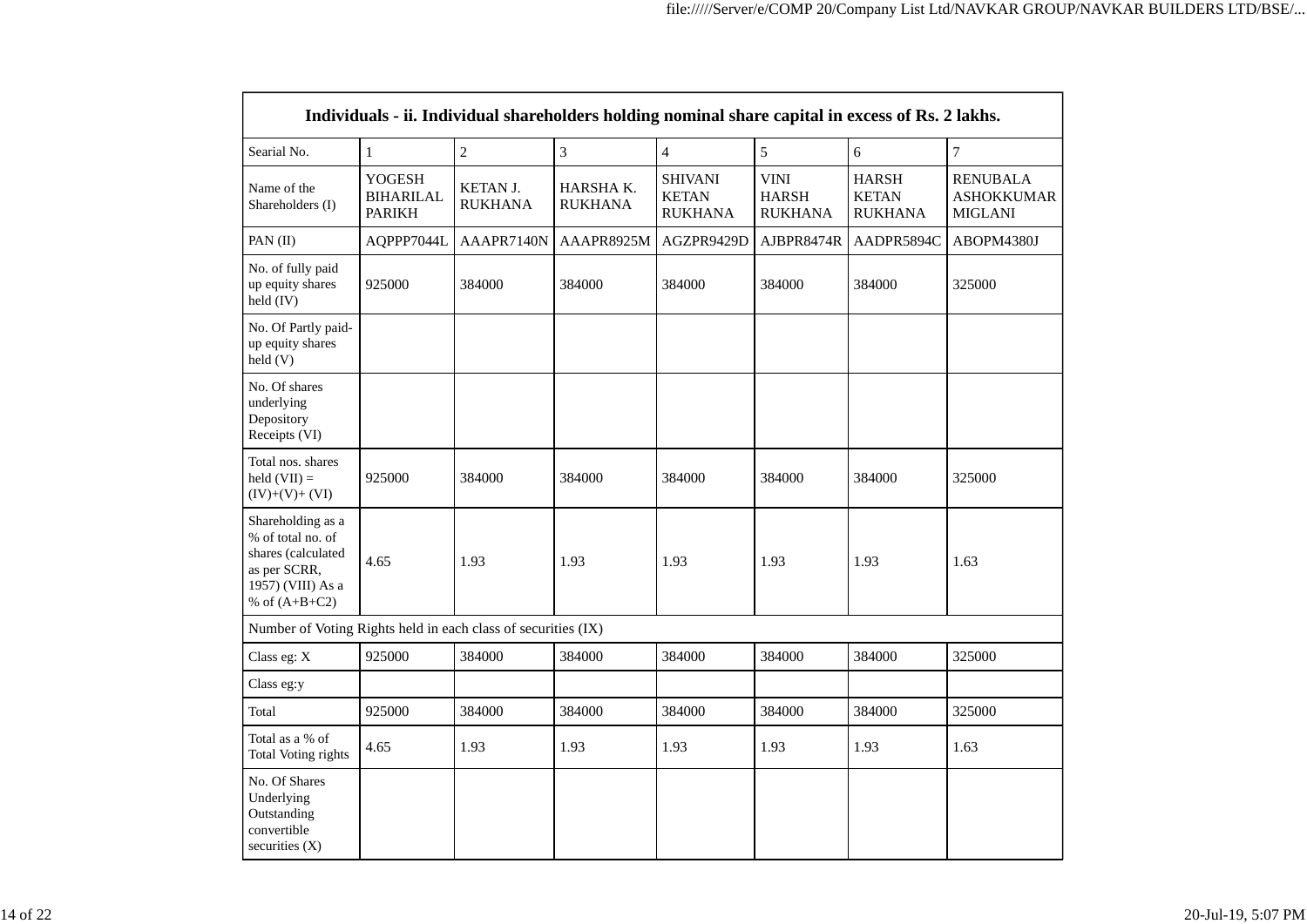| No. of Shares<br>Underlying<br>Outstanding<br>Warrants (Xi)                                                                                                                            | $\boldsymbol{0}$ | $\boldsymbol{0}$ | $\boldsymbol{0}$ | $\overline{0}$ | $\boldsymbol{0}$ | $\boldsymbol{0}$ | $\mathbf{0}$     |  |
|----------------------------------------------------------------------------------------------------------------------------------------------------------------------------------------|------------------|------------------|------------------|----------------|------------------|------------------|------------------|--|
| No. Of Shares<br>Underlying<br>Outstanding<br>convertible<br>securities and No.<br>Of Warrants (Xi)<br>(a)                                                                             | $\mathbf{0}$     | $\mathbf{0}$     | $\overline{0}$   | $\theta$       | $\boldsymbol{0}$ | $\mathbf{0}$     | $\boldsymbol{0}$ |  |
| Shareholding, as a<br>% assuming full<br>conversion of<br>convertible<br>securities (as a<br>percentage of<br>diluted share<br>capital) $(XI)=$<br>$(VII)+(X)$ As a %<br>of $(A+B+C2)$ | 4.55             | 1.89             | 1.89             | 1.89           | 1.89             | 1.89             | 1.6              |  |
| Number of Locked in shares (XII)                                                                                                                                                       |                  |                  |                  |                |                  |                  |                  |  |
| No. $(a)$                                                                                                                                                                              | $\boldsymbol{0}$ | 384000           | 384000           | 384000         | 384000           | 384000           | $\boldsymbol{0}$ |  |
| As a % of total<br>Shares held (b)                                                                                                                                                     | $\boldsymbol{0}$ | 100              | 100              | 100            | 100              | 100              | $\overline{0}$   |  |
| Number of equity<br>shares held in<br>dematerialized<br>form (XIV)                                                                                                                     | 925000           | 384000           | 384000           | 384000         | 384000           | 384000           | 325000           |  |
| Reason for not providing PAN                                                                                                                                                           |                  |                  |                  |                |                  |                  |                  |  |
| Reason for not<br>providing PAN                                                                                                                                                        |                  |                  |                  |                |                  |                  |                  |  |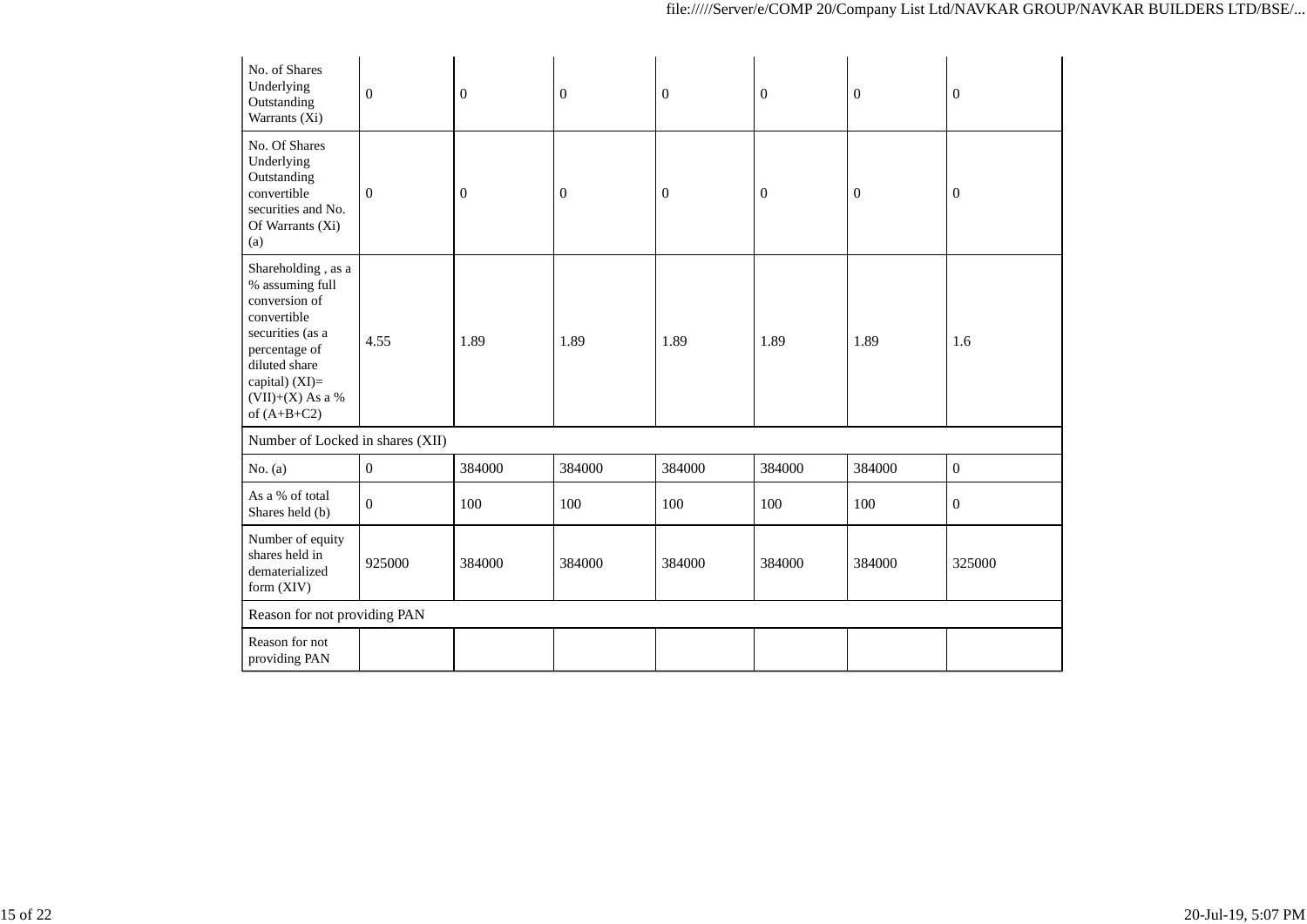| Individuals - ii. Individual shareholders holding nominal share capital in excess of Rs. 2 lakhs.                    |                                                               |                                 |                                  |                          |  |  |  |  |  |  |
|----------------------------------------------------------------------------------------------------------------------|---------------------------------------------------------------|---------------------------------|----------------------------------|--------------------------|--|--|--|--|--|--|
| Searial No.                                                                                                          | 8                                                             | 9                               | 10                               |                          |  |  |  |  |  |  |
| Name of the<br>Shareholders (I)                                                                                      | ASHOKKUMAR HAKAMCHAND<br><b>MIGLANI</b>                       | AYAN SHIRISHBHAI<br><b>SHAH</b> | SHRIPAL DALICHAND<br><b>SHAH</b> | Click here to go<br>back |  |  |  |  |  |  |
| PAN (II)                                                                                                             | ABSPM6773F                                                    | ADAPS6911P                      | AGGPS7983L                       | Total                    |  |  |  |  |  |  |
| No. of fully paid<br>up equity shares<br>held (IV)                                                                   | 325000                                                        | 250994                          | 200000                           | 3945994                  |  |  |  |  |  |  |
| No. Of Partly paid-<br>up equity shares<br>held(V)                                                                   |                                                               |                                 |                                  |                          |  |  |  |  |  |  |
| No. Of shares<br>underlying<br>Depository<br>Receipts (VI)                                                           |                                                               |                                 |                                  |                          |  |  |  |  |  |  |
| Total nos. shares<br>held $(VII)$ =<br>$(IV)+(V)+(VI)$                                                               | 325000                                                        | 250994                          | 200000                           | 3945994                  |  |  |  |  |  |  |
| Shareholding as a<br>% of total no. of<br>shares (calculated<br>as per SCRR,<br>1957) (VIII) As a<br>% of $(A+B+C2)$ | 1.63                                                          |                                 | 1.01                             | 19.85                    |  |  |  |  |  |  |
|                                                                                                                      | Number of Voting Rights held in each class of securities (IX) |                                 |                                  |                          |  |  |  |  |  |  |
| Class eg: X                                                                                                          | 325000                                                        | 250994                          | 200000                           | 3945994                  |  |  |  |  |  |  |
| Class eg:y                                                                                                           |                                                               |                                 |                                  |                          |  |  |  |  |  |  |
| Total                                                                                                                | 325000                                                        | 250994                          | 200000                           | 3945994                  |  |  |  |  |  |  |
| Total as a % of<br><b>Total Voting rights</b>                                                                        | 1.63                                                          | 1.26                            | 1.01                             | 19.85                    |  |  |  |  |  |  |
| No. Of Shares<br>Underlying<br>Outstanding<br>convertible<br>securities $(X)$                                        |                                                               |                                 |                                  |                          |  |  |  |  |  |  |

 $\overline{\phantom{0}}$ 

 $\blacksquare$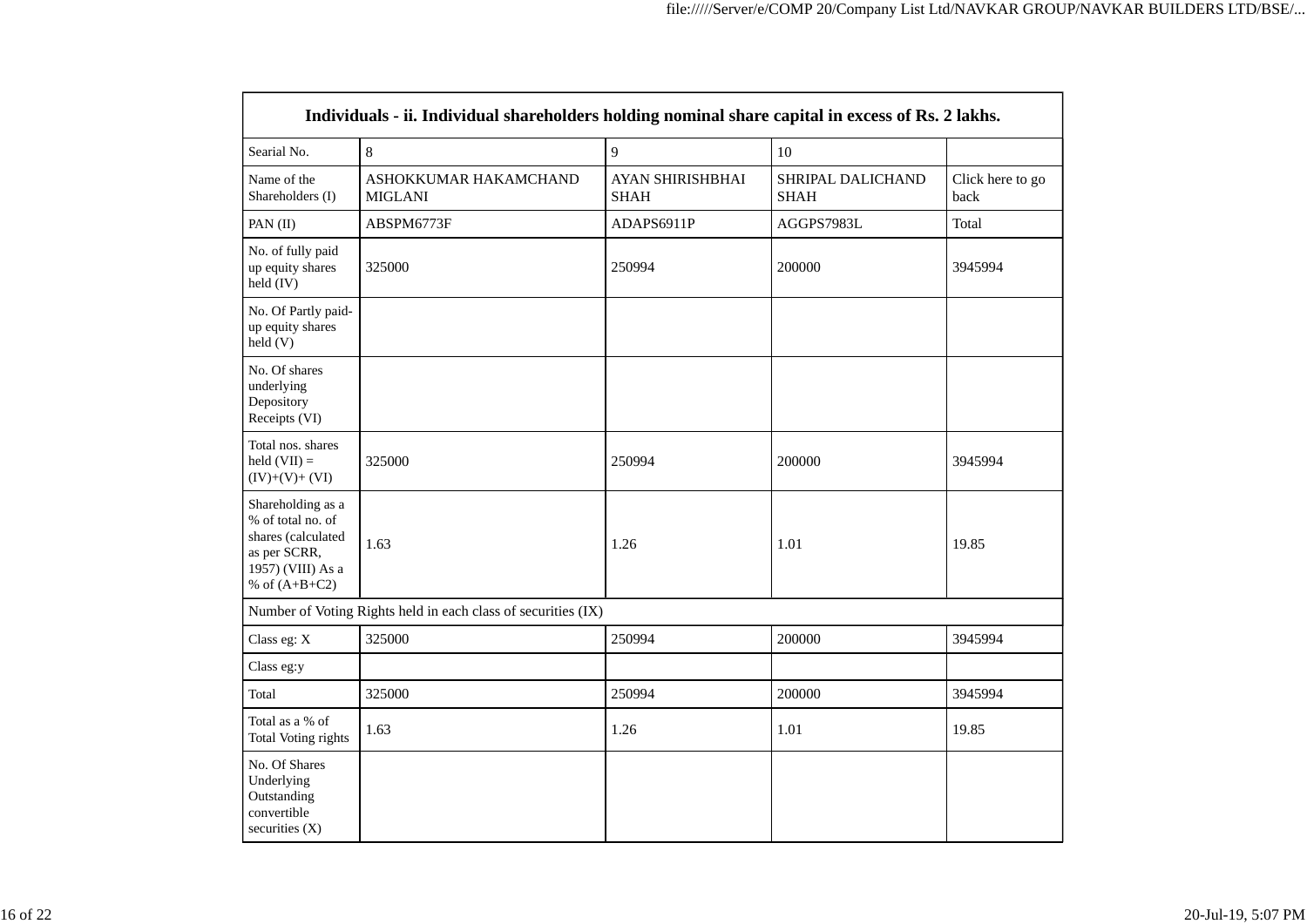| No. of Shares<br>Underlying<br>Outstanding<br>Warrants (Xi)                                                                                                                          | $\boldsymbol{0}$ | $\boldsymbol{0}$ | $\boldsymbol{0}$ | $\boldsymbol{0}$ |
|--------------------------------------------------------------------------------------------------------------------------------------------------------------------------------------|------------------|------------------|------------------|------------------|
| No. Of Shares<br>Underlying<br>Outstanding<br>convertible<br>securities and No.<br>Of Warrants (Xi)<br>(a)                                                                           | $\boldsymbol{0}$ | $\boldsymbol{0}$ | $\boldsymbol{0}$ | $\boldsymbol{0}$ |
| Shareholding, as a<br>% assuming full<br>conversion of<br>convertible<br>securities (as a<br>percentage of<br>diluted share<br>capital) (XI)=<br>$(VII)+(X)$ As a %<br>of $(A+B+C2)$ | 1.6              | 1.24             | 0.98             | 19.43            |
| Number of Locked in shares (XII)                                                                                                                                                     |                  |                  |                  |                  |
| No. $(a)$                                                                                                                                                                            | $\boldsymbol{0}$ | $\boldsymbol{0}$ | 200000           | 2120000          |
| As a % of total<br>Shares held (b)                                                                                                                                                   | $\mathbf{0}$     | $\mathbf{0}$     | 100              | 53.73            |
| Number of equity<br>shares held in<br>dematerialized<br>form (XIV)                                                                                                                   | 325000           | 250994           | 200000           | 3945994          |
| Reason for not providing PAN                                                                                                                                                         |                  |                  |                  |                  |
| Reason for not<br>providing PAN                                                                                                                                                      |                  |                  |                  |                  |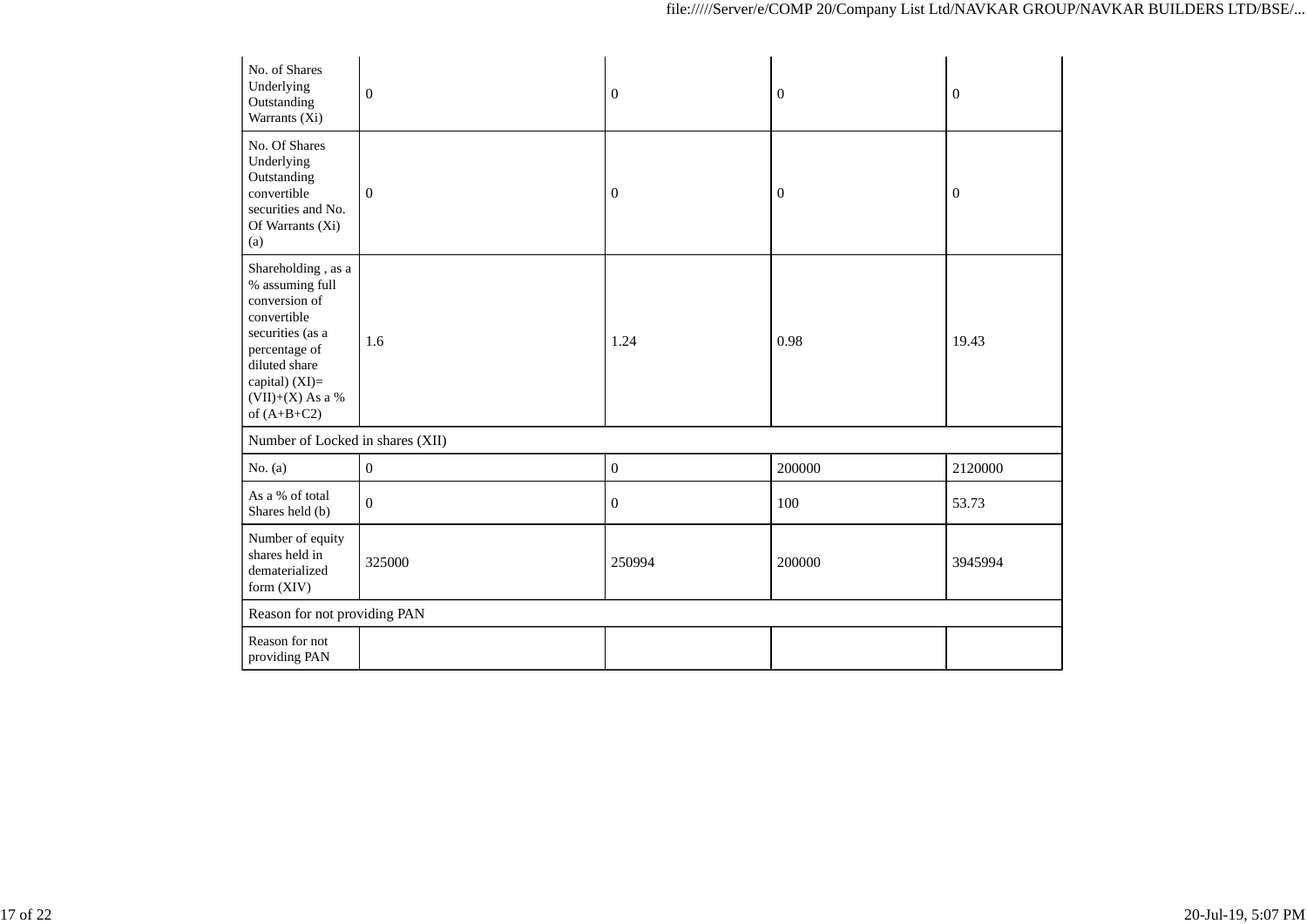| Any Other (specify)                                                                                                  |                            |                                                               |                                                                  |                              |            |                                              |  |  |  |  |
|----------------------------------------------------------------------------------------------------------------------|----------------------------|---------------------------------------------------------------|------------------------------------------------------------------|------------------------------|------------|----------------------------------------------|--|--|--|--|
| Searial No.                                                                                                          | $\mathbf{1}$               | $\overline{2}$                                                | 3                                                                | $\overline{4}$               | 5          | 6                                            |  |  |  |  |
| Category                                                                                                             | <b>Bodies</b><br>Corporate | <b>Bodies Corporate</b>                                       | <b>Bodies Corporate</b>                                          | Non-Resident<br>Indian (NRI) | <b>HUF</b> | Non-Resident Indian<br>(NRI)                 |  |  |  |  |
| Category / More<br>than 1 percentage                                                                                 | Category                   | More than 1<br>percentage of<br>shareholding                  | More than 1 percentage of<br>shareholding                        | Category                     | Category   | More than 1<br>percentage of<br>shareholding |  |  |  |  |
| Name of the<br>Shareholders (I)                                                                                      |                            | <b>EFFICENT TIE-UP</b><br>PRIVATE LIMITED                     | <b>SHITALNATH</b><br><b>CONSULTANT PRIVATE</b><br><b>LIMITED</b> |                              |            | <b>RENUKA YOGESH</b><br><b>PARIKH</b>        |  |  |  |  |
| PAN (II)                                                                                                             |                            | AACCE8022D                                                    | AAUCS2248D                                                       |                              |            | AOOPP6642R                                   |  |  |  |  |
| No. of the<br>Shareholders (I)                                                                                       | 39                         | $\mathbf{1}$                                                  | $\mathbf{1}$                                                     | $\overline{c}$               | 32         | 1                                            |  |  |  |  |
| No. of fully paid<br>up equity shares<br>held (IV)                                                                   | 4678790                    | 3925000                                                       | 438300                                                           | 852450                       | 85096      | 852400                                       |  |  |  |  |
| No. Of Partly paid-<br>up equity shares<br>held(V)                                                                   |                            |                                                               |                                                                  |                              |            |                                              |  |  |  |  |
| No. Of shares<br>underlying<br>Depository<br>Receipts (VI)                                                           |                            |                                                               |                                                                  |                              |            |                                              |  |  |  |  |
| Total nos. shares<br>held $(VII) =$<br>$(IV)+(V)+(VI)$                                                               | 4678790                    | 3925000                                                       | 438300                                                           | 852450                       | 85096      | 852400                                       |  |  |  |  |
| Shareholding as a<br>% of total no. of<br>shares (calculated<br>as per SCRR,<br>1957) (VIII) As a<br>% of $(A+B+C2)$ | 23.53                      | 19.74                                                         | 2.2                                                              | 4.29                         | 0.43       | 4.29                                         |  |  |  |  |
|                                                                                                                      |                            | Number of Voting Rights held in each class of securities (IX) |                                                                  |                              |            |                                              |  |  |  |  |
| Class eg: X                                                                                                          | 4678790                    | 3925000                                                       | 438300                                                           | 852450                       | 85096      | 852400                                       |  |  |  |  |
| Class eg:y                                                                                                           |                            |                                                               |                                                                  |                              |            |                                              |  |  |  |  |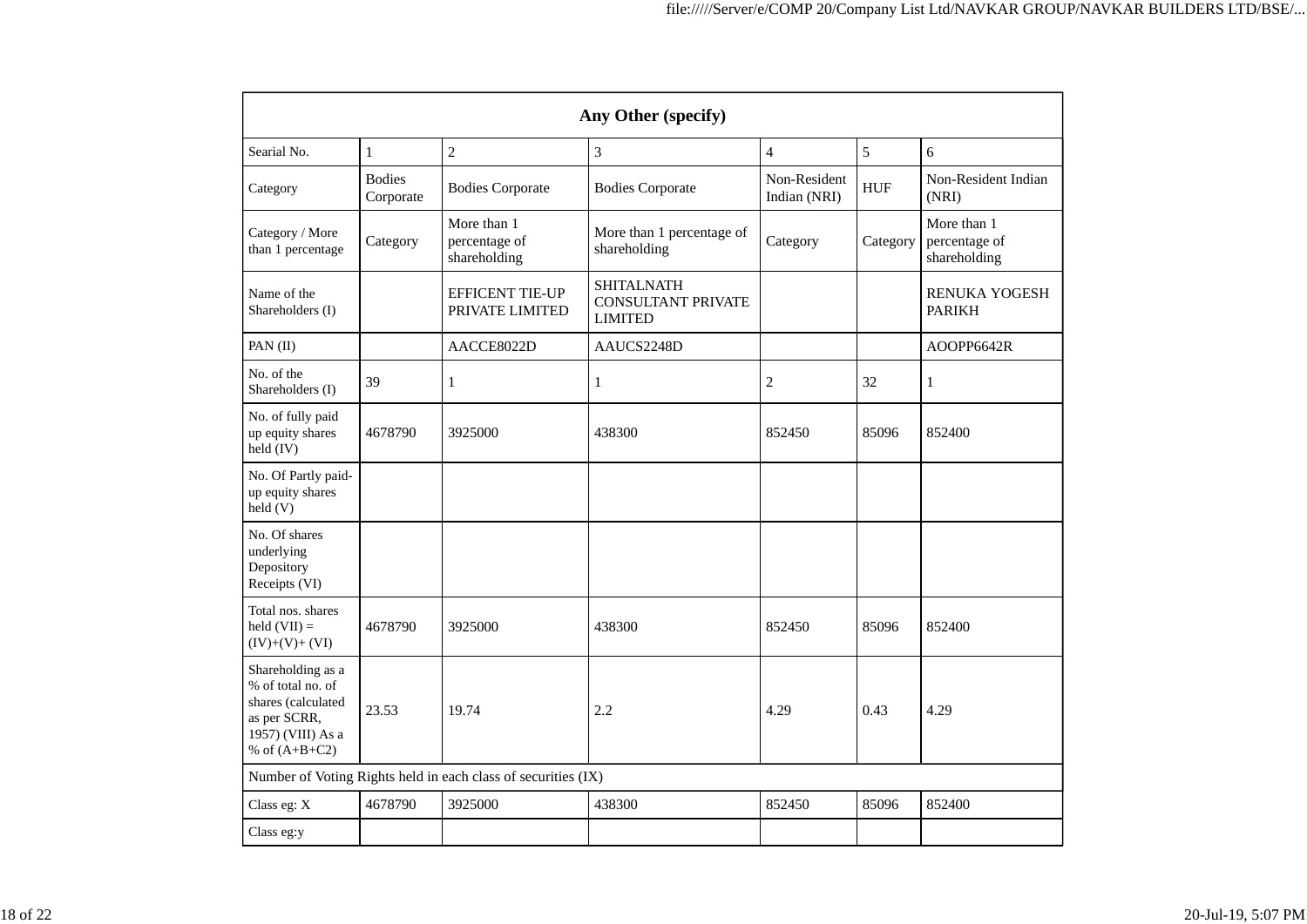| Total                                                                                                                                                                                | 4678790          | 3925000          | 438300           | 852450           | 85096            | 852400           |
|--------------------------------------------------------------------------------------------------------------------------------------------------------------------------------------|------------------|------------------|------------------|------------------|------------------|------------------|
| Total as a % of<br><b>Total Voting rights</b>                                                                                                                                        | 23.53            | 19.74            | 2.2              | 4.29             | 0.43             | 4.29             |
| No. Of Shares<br>Underlying<br>Outstanding<br>convertible<br>securities (X)                                                                                                          |                  |                  |                  |                  |                  |                  |
| No. of Shares<br>Underlying<br>Outstanding<br>Warrants (Xi)                                                                                                                          | $\boldsymbol{0}$ | $\boldsymbol{0}$ | $\boldsymbol{0}$ | $\boldsymbol{0}$ | $\boldsymbol{0}$ | $\boldsymbol{0}$ |
| No. Of Shares<br>Underlying<br>Outstanding<br>convertible<br>securities and No.<br>Of Warrants (Xi)<br>(a)                                                                           | $\boldsymbol{0}$ | $\boldsymbol{0}$ | $\boldsymbol{0}$ | $\mathbf{0}$     | $\boldsymbol{0}$ | $\boldsymbol{0}$ |
| Shareholding, as a<br>% assuming full<br>conversion of<br>convertible<br>securities (as a<br>percentage of<br>diluted share<br>capital) (XI)=<br>$(VII)+(X)$ As a %<br>of $(A+B+C2)$ | 23.03            | 19.32            | 2.16             | 4.2              | 0.42             | 4.2              |
| Number of Locked in shares (XII)                                                                                                                                                     |                  |                  |                  |                  |                  |                  |
| No. $(a)$                                                                                                                                                                            | $\boldsymbol{0}$ | $\boldsymbol{0}$ | $\boldsymbol{0}$ | $\boldsymbol{0}$ | $\boldsymbol{0}$ | $\boldsymbol{0}$ |
| As a % of total<br>Shares held (b)                                                                                                                                                   | $\mathbf{0}$     | $\boldsymbol{0}$ | $\boldsymbol{0}$ | $\overline{0}$   | $\mathbf{0}$     | $\overline{0}$   |
| Number of equity<br>shares held in<br>dematerialized<br>form (XIV)                                                                                                                   | 4677790          | 3925000          | 438300           | 852450           | 85096            | 852400           |
| Reason for not providing PAN                                                                                                                                                         |                  |                  |                  |                  |                  |                  |
| Reason for not<br>providing PAN                                                                                                                                                      |                  |                  |                  |                  |                  |                  |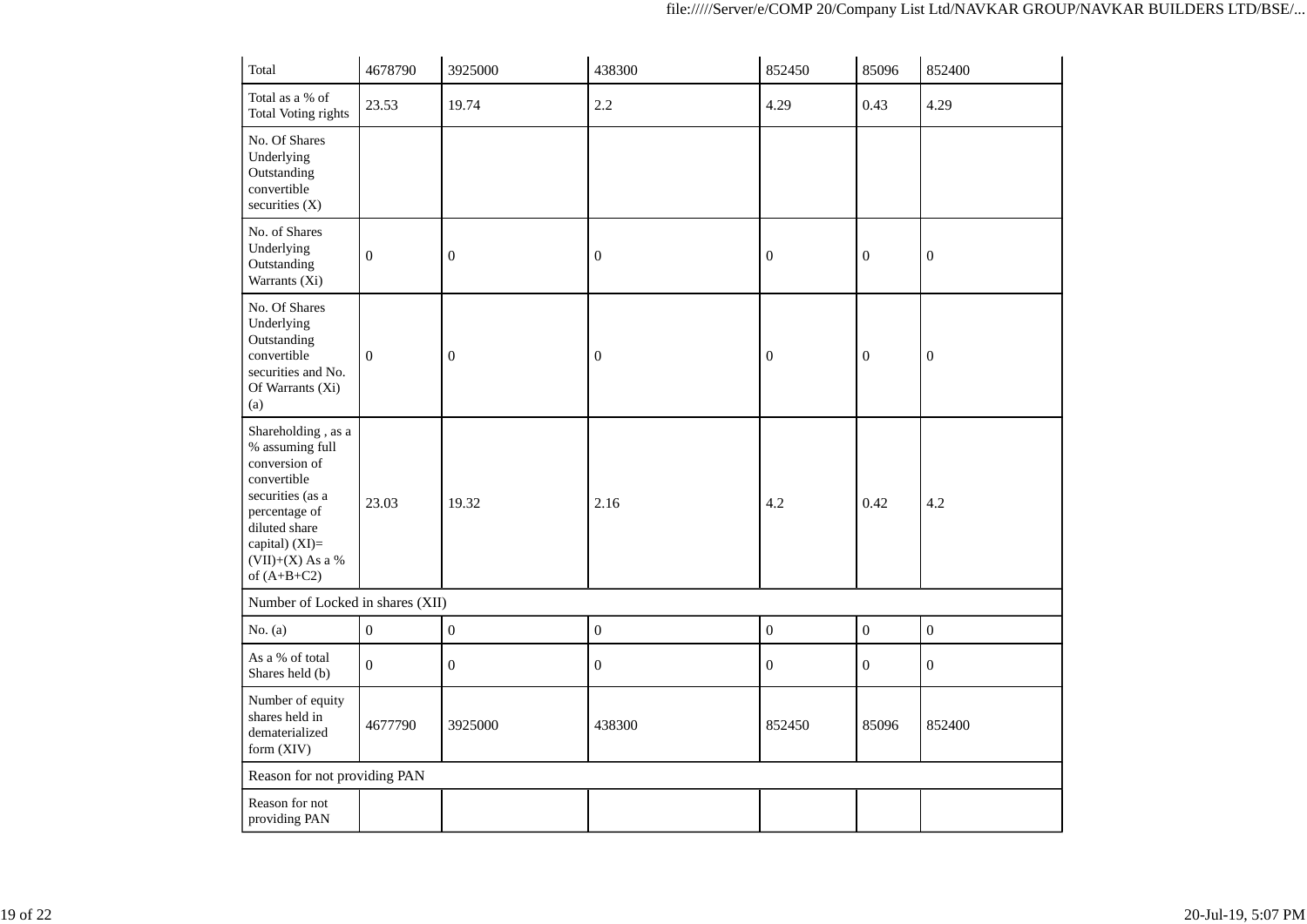|                                                                                                                      | Any Other (specify)   |  |  |  |  |  |  |  |
|----------------------------------------------------------------------------------------------------------------------|-----------------------|--|--|--|--|--|--|--|
| Searial No.                                                                                                          |                       |  |  |  |  |  |  |  |
| Category                                                                                                             |                       |  |  |  |  |  |  |  |
| Category / More<br>than 1 percentage                                                                                 |                       |  |  |  |  |  |  |  |
| Name of the<br>Shareholders (I)                                                                                      | Click here to go back |  |  |  |  |  |  |  |
| PAN (II)                                                                                                             | Total                 |  |  |  |  |  |  |  |
| No. of the<br>Shareholders (I)                                                                                       | 73                    |  |  |  |  |  |  |  |
| No. of fully paid<br>up equity shares<br>held (IV)                                                                   | 5616336               |  |  |  |  |  |  |  |
| No. Of Partly paid-<br>up equity shares<br>held(V)                                                                   |                       |  |  |  |  |  |  |  |
| No. Of shares<br>underlying<br>Depository<br>Receipts (VI)                                                           |                       |  |  |  |  |  |  |  |
| Total nos. shares<br>held $(VII)$ =<br>$(IV)+(V)+(VI)$                                                               | 5616336               |  |  |  |  |  |  |  |
| Shareholding as a<br>% of total no. of<br>shares (calculated<br>as per SCRR,<br>1957) (VIII) As a<br>% of $(A+B+C2)$ | 28.25                 |  |  |  |  |  |  |  |
| Number of Voting Rights held in each class of securities (IX)                                                        |                       |  |  |  |  |  |  |  |
| Class eg: X                                                                                                          | 5616336               |  |  |  |  |  |  |  |
| Class eg:y                                                                                                           |                       |  |  |  |  |  |  |  |
| Total                                                                                                                | 5616336               |  |  |  |  |  |  |  |
| Total as a % of<br>Total Voting rights                                                                               | 28.25                 |  |  |  |  |  |  |  |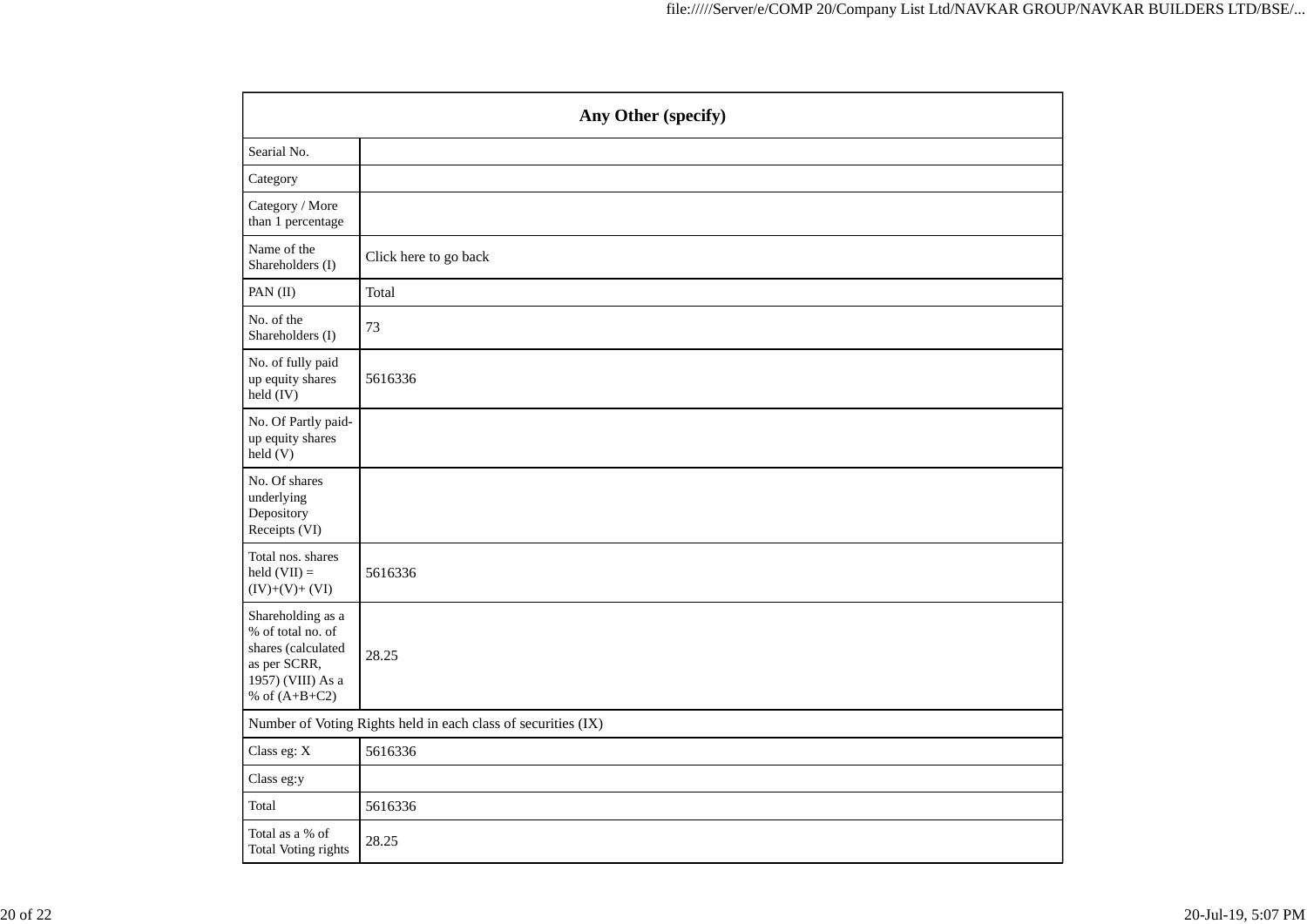| No. Of Shares<br>Underlying<br>Outstanding<br>convertible<br>securities (X)                                                                                                          |                  |
|--------------------------------------------------------------------------------------------------------------------------------------------------------------------------------------|------------------|
| No. of Shares<br>Underlying<br>Outstanding<br>Warrants (Xi)                                                                                                                          | $\boldsymbol{0}$ |
| No. Of Shares<br>Underlying<br>Outstanding<br>convertible<br>securities and No.<br>Of Warrants (Xi)<br>(a)                                                                           | $\boldsymbol{0}$ |
| Shareholding, as a<br>% assuming full<br>conversion of<br>convertible<br>securities (as a<br>percentage of<br>diluted share<br>capital) (XI)=<br>$(VII)+(X)$ As a %<br>of $(A+B+C2)$ | 27.65            |
| Number of Locked in shares (XII)                                                                                                                                                     |                  |
| No. $(a)$                                                                                                                                                                            | $\boldsymbol{0}$ |
| As a % of total<br>Shares held (b)                                                                                                                                                   | $\overline{0}$   |
| Number of equity<br>shares held in<br>dematerialized<br>form (XIV)                                                                                                                   | 5615336          |
| Reason for not providing PAN                                                                                                                                                         |                  |
| Reason for not<br>providing PAN                                                                                                                                                      |                  |